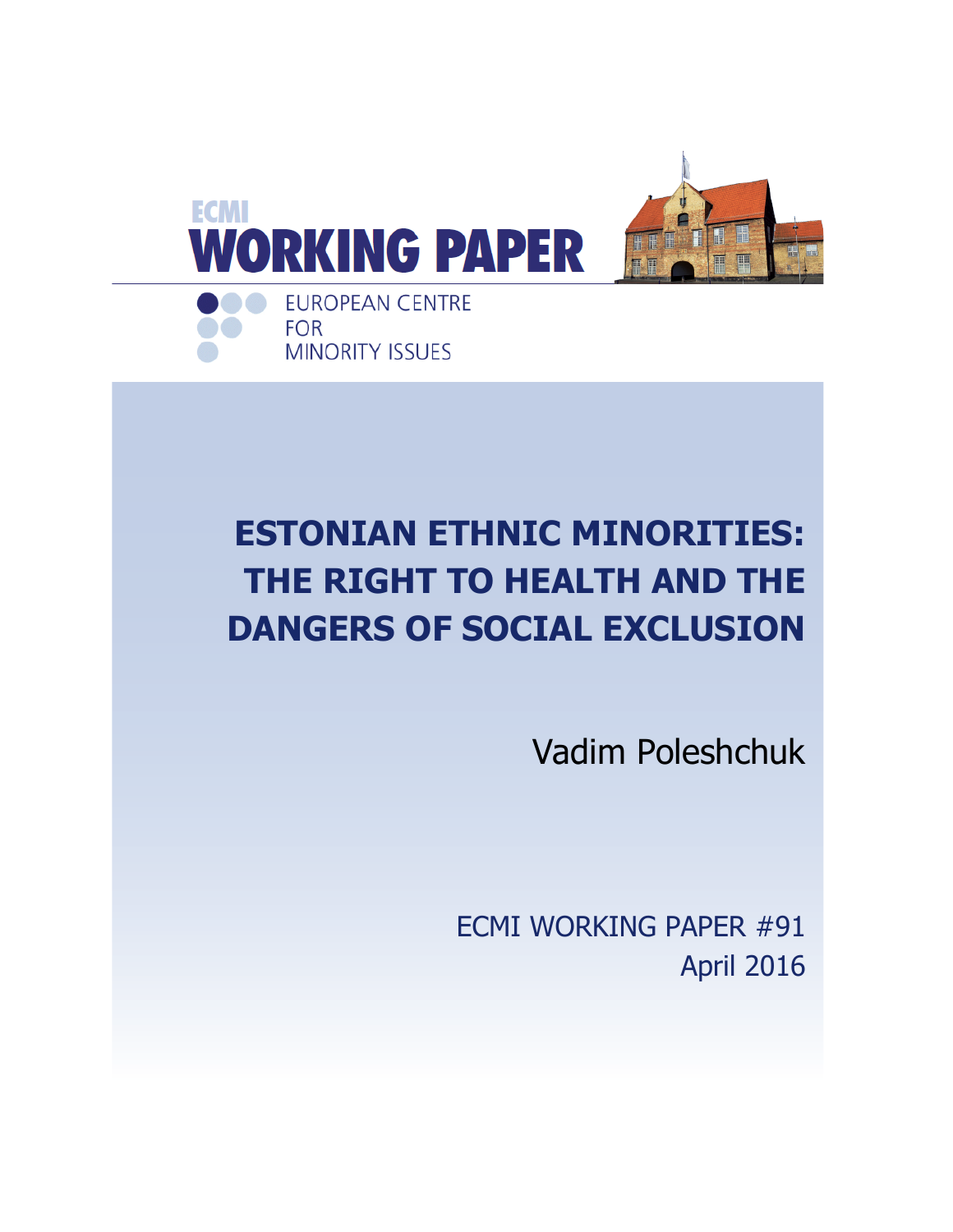

The European Centre for Minority Issues (ECMI) is a non-partisan institution founded in 1996 by the Governments of the Kingdom of Denmark, the Federal Republic of Germany, and the German State of Schleswig-Holstein. ECMI was established in Flensburg, at the heart of the Danish-German border region, in order to draw from the encouraging example of peaceful coexistence between minorities and majorities achieved here. ECMI's aim is to promote interdisciplinary research on issues related to minorities and majorities in a European perspective and to contribute to the improvement of interethnic relations in those parts of Western and Eastern Europe where ethno-political tension and conflict prevail.

ECMI Working Papers are written either by the staff of ECMI or by outside authors commissioned by the Centre. As ECMI does not propagate opinions of its own, the views expressed in any of its publications are the sole responsibility of the author concerned.

**ECMI Working Paper # 91 European Centre for Minority Issues (ECMI) Director: Prof. Dr. Tove H. Malloy © ECMI 2016**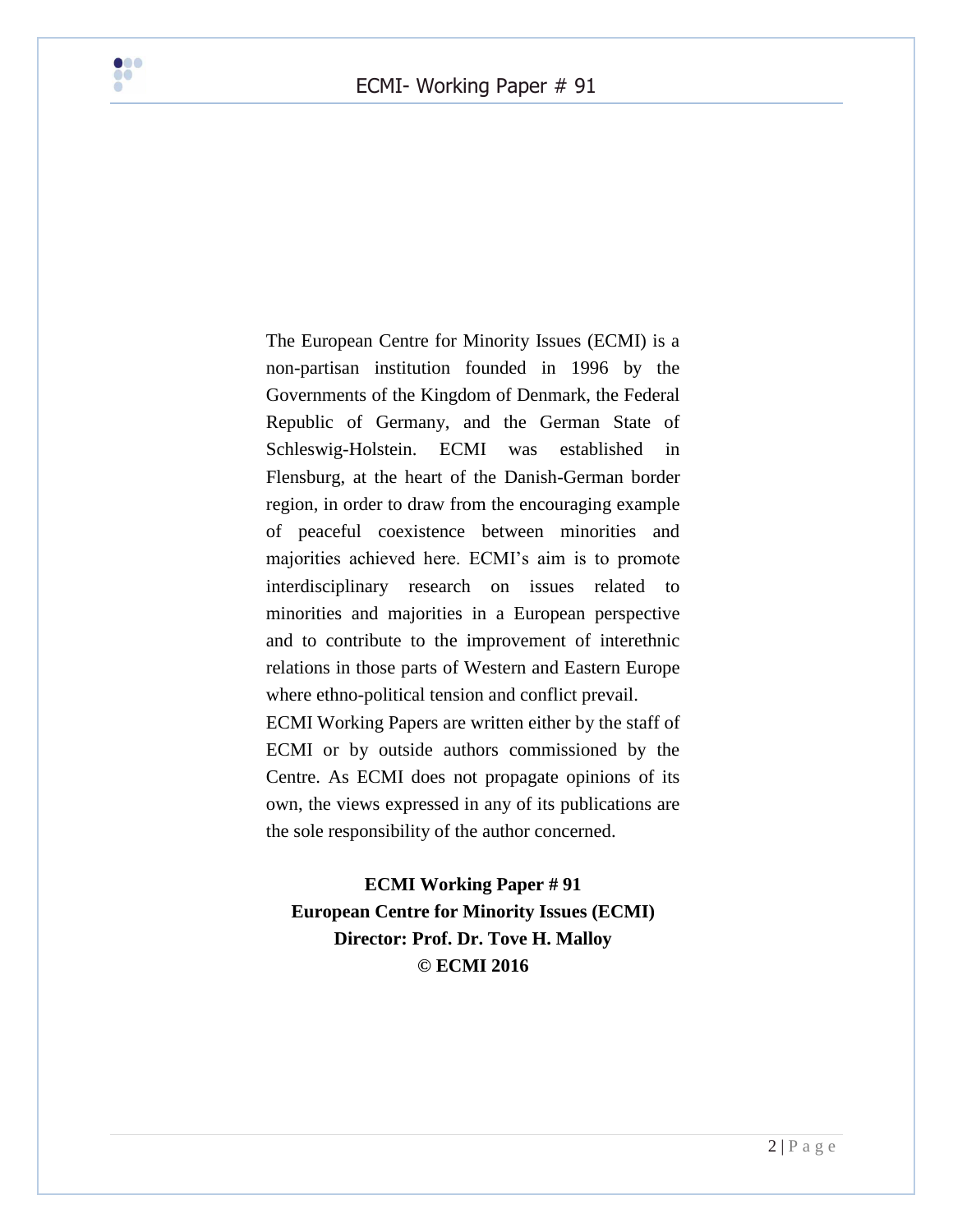

# Estonian Ethnic Minorities: The Right to Health and the Dangers of Social Exclusion

*The Russian-speaking population of Estonia experienced serious problems on the labour market and in education in the years following the post-Soviet transition. The perception of inequality is typical among minority groups. Nowadays there are no significant disparities in terms of health conditions or access to the health care system for majority and minority groups; however, there are accumulated negative factors for the minority population, especially when we look closer at socially marginalised groups. In addition to their generally weaker socio-economic status, many Russophones face the problem of social exclusion, proven by higher rates of extreme poverty, incarceration, and homelessness, trafficking victimisation, drug abuse and HIV/AIDS. All these factors may have an adverse effect on the enjoyment by ethnic minorities of the right to health. Considering the demographic make-up of Estonia, a reduced use of the Russian language*  in the provision of health services has emerged as a new challenge to the national *health care system.* 

 **Vadim Poleshchuk April 2016 ECMI Working Paper # 91**

# **I. INTRODUCTION**

Since the commencement of political and economic reforms in post-communist Estonia, certain negative trends have been experienced in the average socio-economic situation of ethnic minorities. Considering noticeable discrepancies in life expectancy rates of ethnic majority and minorities, especially males (in 2014: 73.16 and 70.84, respectively<sup>1</sup>), it is justified to ask questions regarding health issues in the minority population.

Health is a recognised fundamental

human right. The International Covenant on Economic, Social and Cultural Rights provides for "the right to the highest attainable standard of health" (Article 12 (1)). The UN Committee on Economic, Social and Cultural Rights has explained that this right contains certain interrelated and essential elements, including availability (functioning public health and health-care facilities, goods and services, and related programmes), accessibility (health facilities, goods and services have to be accessible to everyone without discrimination,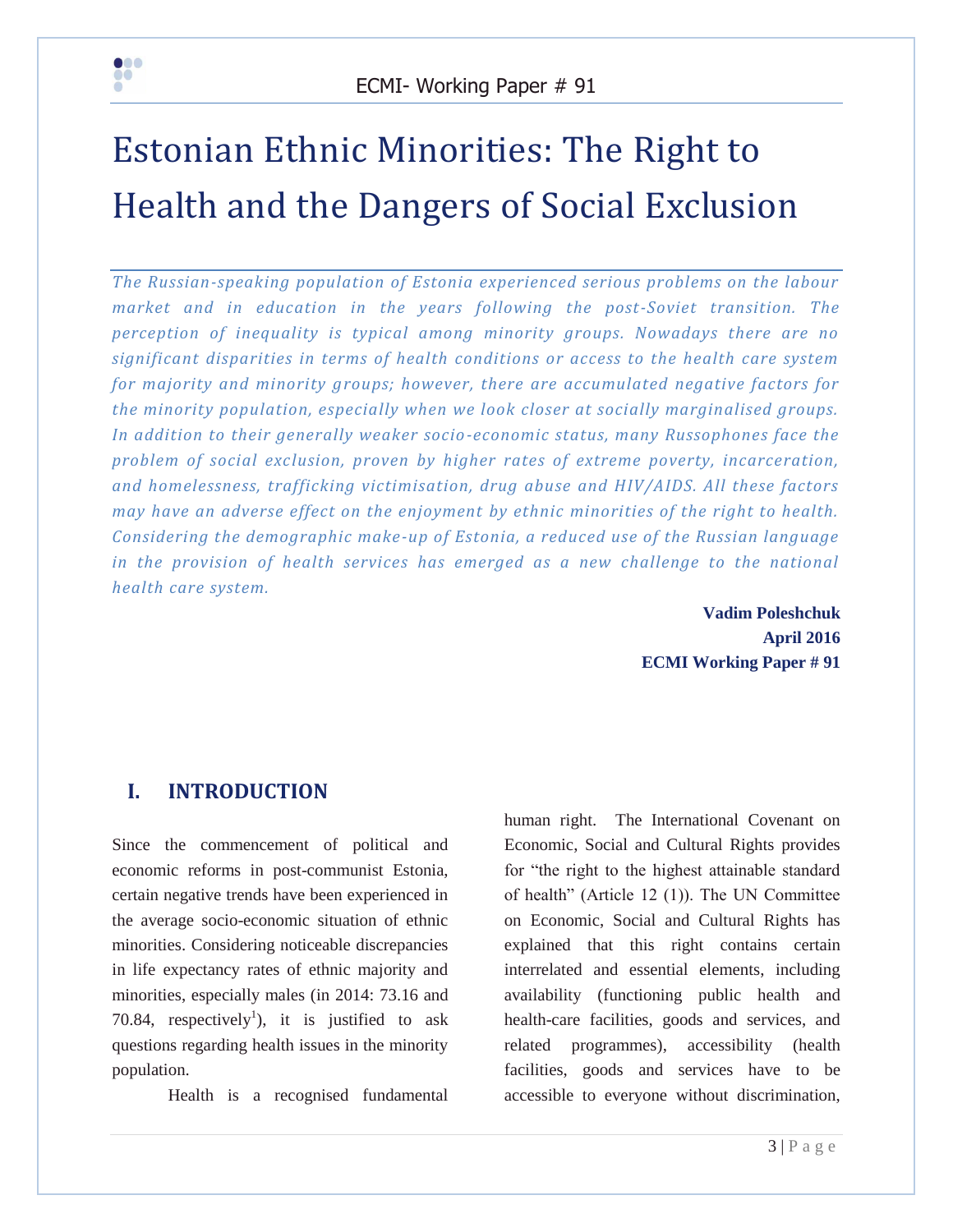

both physical accessibility and economic accessibility (affordability), acceptability (respect for medical ethics and culture), and quality<sup>2</sup>.

Estonian minorities are over-represented among vulnerable and socially marginalised groups and this has particular implications for their enjoyment of the right to health<sup>3</sup>. Indeed, the realisation of the right to health may be compromised by social exclusion of at least some minority representatives; therefore this issue shall be addressed in more detail. For the purposes of this paper we use the definition of "social inclusion" offered by the European  $Commission<sup>4</sup>$ :

*Social exclusion is a process whereby certain individuals are pushed to the edge of society and prevented from participating fully by virtue of their poverty, or lack of basic competencies and lifelong learning opportunities, or as a result of discrimination. This distances them from job, income and education opportunities as well as social and community networks and activities. They have little access to power and decisionmaking bodies and thus often feeling powerless and unable to take control over the decisions that affect their day to day lives.*

In **Part II** of the paper we provide an overview of general situation of Estonian ethnic minorities with special emphasis on the historical background, their situation on the labour market, in education and their representativeness among the poor and socially marginalised groups. In **Part III** we analyse the available data on the state of health of ethnic minorities and the accessibility of the Estonian health care system. Conclusions follow in **Part IV.**

# **II. ESTONIAN ETHNIC MINORITIES**

#### *Historical background*

The territory of what is now modern-day Estonia became a part of the Russian Empire in the early 1700s. According to the 1897 census, ethnic Estonians made up 90.6% of the population of the region; the largest ethnic minorities were Russians (4.0%), and (Baltic) Germans  $(3.7\%)^5$ . The percentage of Russians was disproportionately high among white-collar workers but dropped to several percentage points after 1918<sup>6</sup>.

Soon after the collapse of the Russian Empire, Estonia became an independent country and established markedly liberal ethnic policies, which can be regarded as a post-traumatic reaction to previous policies pursued by the official St Petersburg administration. Thus, the right to education in the native language was guaranteed by Article 12 of the Estonian Constitution of 1920. In the interwar period, the network of publicly funded Russian schools was wide and adequate with most of them situated in the countryside along the frontier of Estonia and the USSR. In addition in 1923 there were a dozen Russian upper secondary schools, four of which were funded by the Estonian state<sup>7</sup>. Under the conditions of the authoritarian regime of the 1930s, Estonian ethnic policies became tougher<sup>8</sup>. According to the 1934 census, ethnic minorities comprised 11.9% of the Estonian population, of which the largest group remained ethnic Russians  $(8.2\%)^9$ . Most of them resided in the border regions, which today belong to the Russian Federation. Other significant minority groups were the Germans and Swedes. Most members of both latter groups emigrated from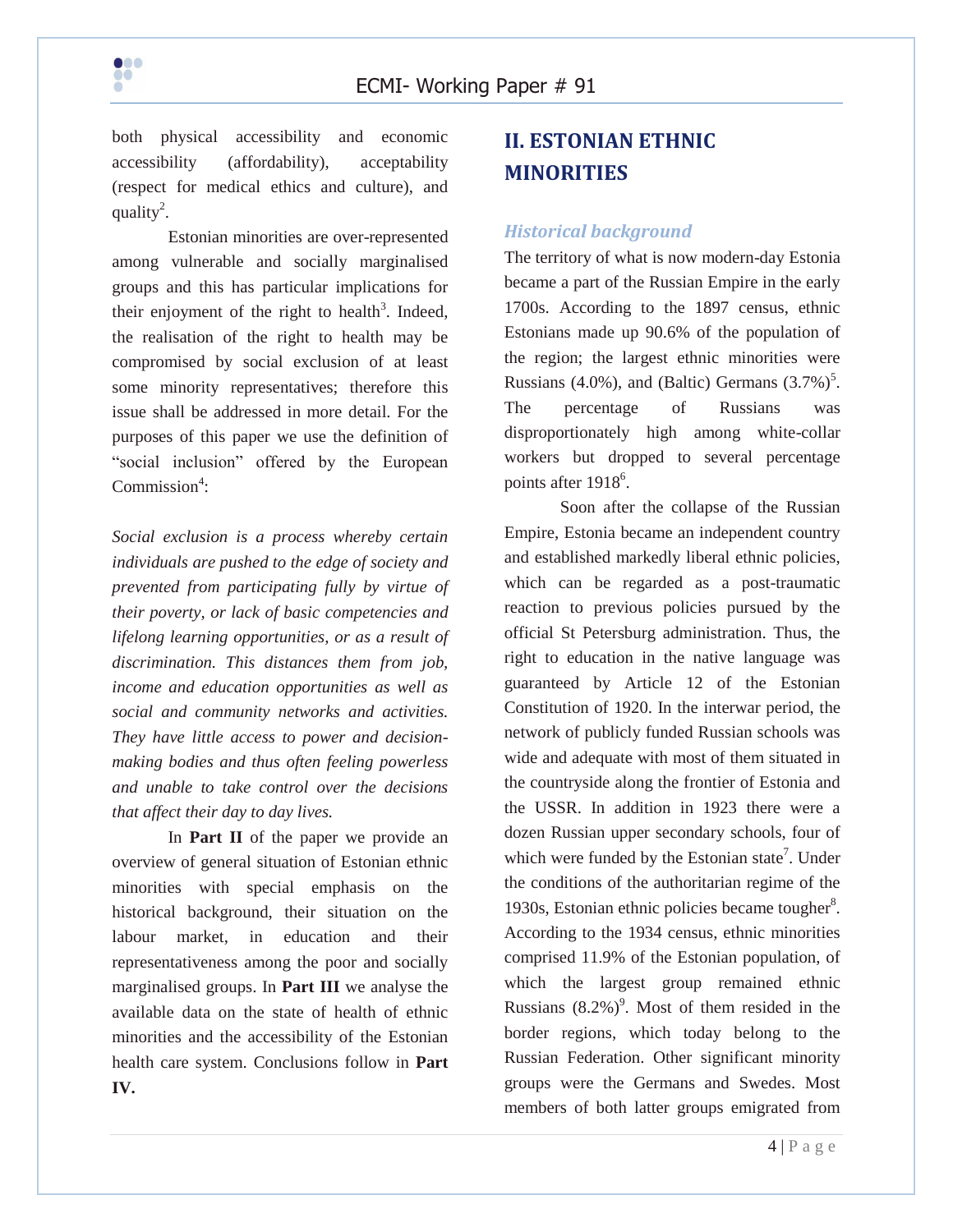Estonia during World War  $\mathbf{II}^{10}$ .

During the course of World War II, in 1940, Estonia was made part of the Soviet Union. Between 1941 and 1944, Estonia was occupied by Nazi Germany. In 1944, the Soviet regime was restored and Estonia remained a part of the Soviet Union until 1991. In the  $20<sup>th</sup>$ century, the Estonian population suffered significant losses through war and emigration. The demographic situation was also negatively influenced by Stalin's repression. After World War II there were rapid changes in the pattern of the country's demography which became a constant source of tension within society. The Soviet authorities started several ambitious industrialisation projects in Estonia, but lacked the necessary labour force, hence workers were relocated to Estonia from other areas of the USSR. As a result in 1959 ethnic non-Estonians made up 25.5% of the population, whereas in 1989 this had increased to 38.5%; the largest minority group has always been Russians (their number increased to 30.3% by  $1989$ <sup>11</sup>.

According to official policy, Estonian statehood is based on the principle of state continuity. In other words, the contemporary Republic of Estonia is the same state that was proclaimed in 1918, depriving the Soviet period of legitimacy. Therefore the people who settled in the country after World War II (mostly Russophone Eastern Slavs) were not recognized as Estonian citizens when independence was regained in 1991 and formed the bulk of the "persons with undetermined citizenship". This group of de facto stateless individuals made up 1/3 of the entire Estonian population in 1992. They were permitted to apply for Estonian citizenship (to naturalise) provided they had proficiency in Estonian. <sup>12</sup> Inflexible ethnic

policies of the early 1990s in the fields of education, migration and the public use of languages were pursued *inter alia* to promote the "repatriation" of Russians (and other Slavs) to their "historical motherlands". The idea of repatriation was supported by the major political forces of that time<sup>13</sup>. Thanks to the purposeful activities of responsible Estonian academia and the influence of the EU in the pre-accession period, Estonian ethnic policies were liberalised by the late 1990s with the introduction of official integration programs. However, the political influence of the Russian-speaking population remained very modest, especially at the national level. In 1989 Russophones made up about 40% of the population but failed to elect a single Russophone representative to the first post-independence parliament (1992-1995). This parliament took several important (and still valid) decisions on ethnopolitics, including minority school reform (see below).

In April 2016 non-citizens (persons without Estonian citizenship) made up about 15.8% of the total population, including 6.1% of de facto stateless former Soviet citizens and 9.7% of others who were mostly citizens of the Russian Federation. $^{14}$  In other words, about half of all ethnic non-Estonians still do not have citizenship of the country of residence and their participation in the political and civic life of the country is limited. In recent years people of minority origin constituted only 1/10 of all Estonian MPs.<sup>15</sup>

The group of ethnic non-Estonians is ethnically and linguistically heterogeneous. However, ethnic Russians and native speakers of Russian comprise an overwhelming majority of national minorities. For this reason, minority members are often referred to as Russian-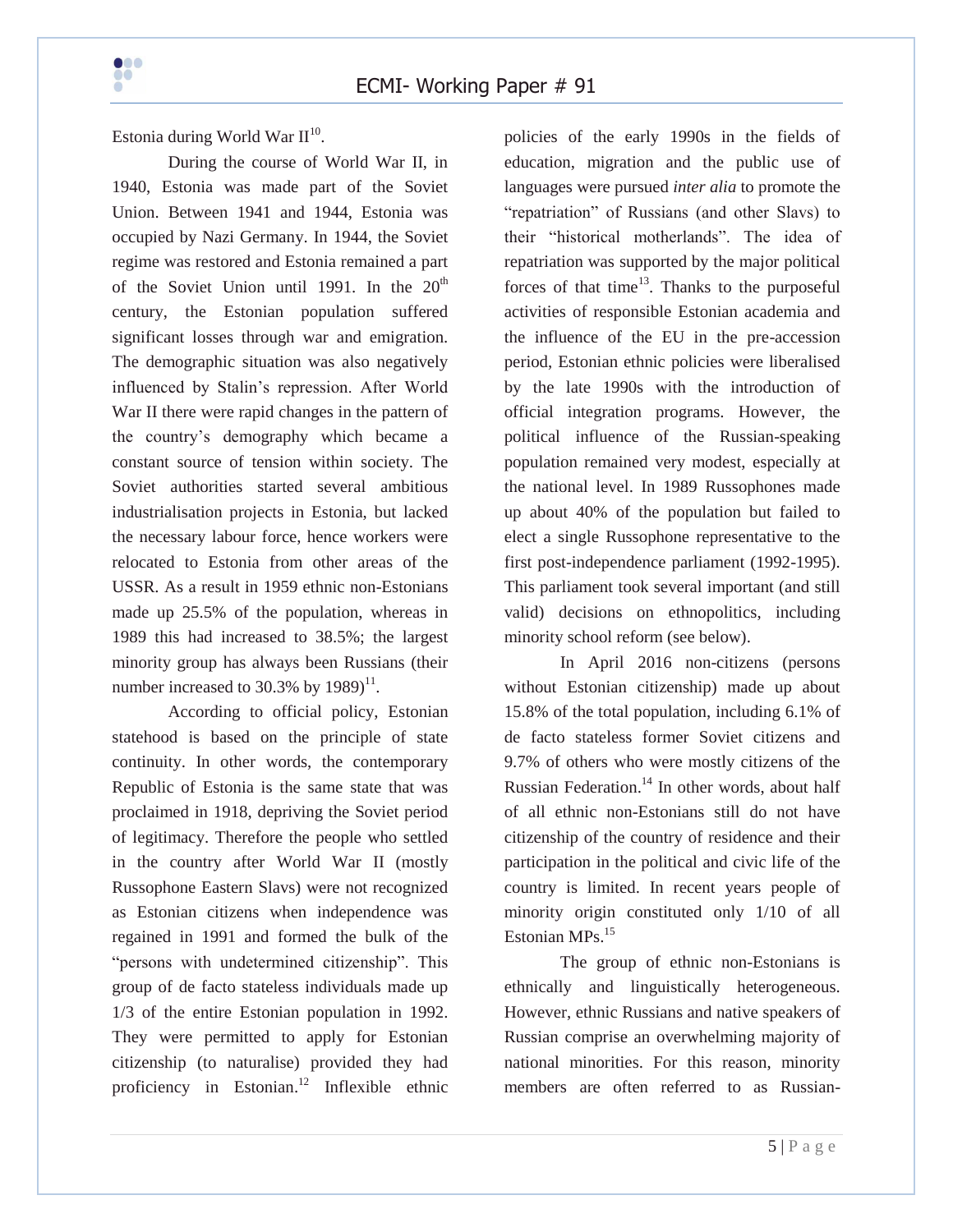

speakers and/or Estonian Russians. In this paper we will use the terms "Russian-speakers", "Russophones", "ethnic non-Estonians", "people of minority origin" and "ethnic minorities" as synonyms. According to the 2011 census ethnic minorities make up 30% of the total population, including  $25\%$  of ethnic Russians<sup>16</sup>. About 30% of the entire population speak Russian as a first language and more than half of them do not speak Estonian<sup>17</sup>, which is the only official language of the country.

Unsurprisingly, in recent years most public discussions on ethnicity and migration have concerned Russian-speakers. Most of the "historical Russians" (i.e. those who settled in Estonia before 1940) obtained Estonian citizenship by birth and in official discourse they are often characterised as a loyal and wellintegrated part of Estonian society. Those Russians and other Russian-speaking minorities who settled in Estonia in the Soviet era are often referred to in public debates as "immigrants" in spite of protests by many members of this constituency. As the dominant group in the USSR, "immigrant" Russians are often (negatively) contrasted with ethnic Estonians – that is the native population, the ethnic majority group, citizens of the restored Republic of Estonia. In the context of equality and nondiscrimination, the complaints of Russiansspeakers are repeatedly interpreted as the psychological discomfort of the formerly dominant group experiencing difficulties in adapting to new political and economic realities. Nevertheless, at a grassroots level both ethnic majority and minority members hardly differentiate between the "historical" and "immigrant" Russians.

The authors of the first comprehensive

Estonian sociological study on discrimination<sup>18</sup> concluded:

*Respondents appear to interpret some of their experiences as unequal treatment, even though they are not recognised as such by the current Estonian legislation and political decisions. The interpretation is also clearly affected by the intense ethnicity related politicisation in the Estonian society. Nevertheless, the above interpretation is an established fact. It is not only non-citizens who say that discrimination based on ethnicity is a reality; paradoxically the view is most widely held among Russianspeakers who are Estonian citizens.*

The perception of social inequality is widely held among the ethnic minorities. For instance, in a 2005 study conducted in Tallinn, $^{19}$  minority respondents alleged that ethnic Estonians have advantages in forging a political career, being successful in business, attaining a good education, achieving economic welfare and securing pensions and benefits (as compared to ethnic minorities with equal skills, including the command of the official language and Estonian citizenship). In turn, ethnic Estonians believed that minorities have equal opportunities in the above mentioned social and economic spheres, but not in politics $20$ .

The perception of inequality and discrimination is also widespread among the younger generation of Russian-speakers. The analysis of Lauristin and Vihalemm<sup>21</sup> shows that:

*political participation and support among [Russian-speaking] young people is also relatively low, and they perceive discrimination*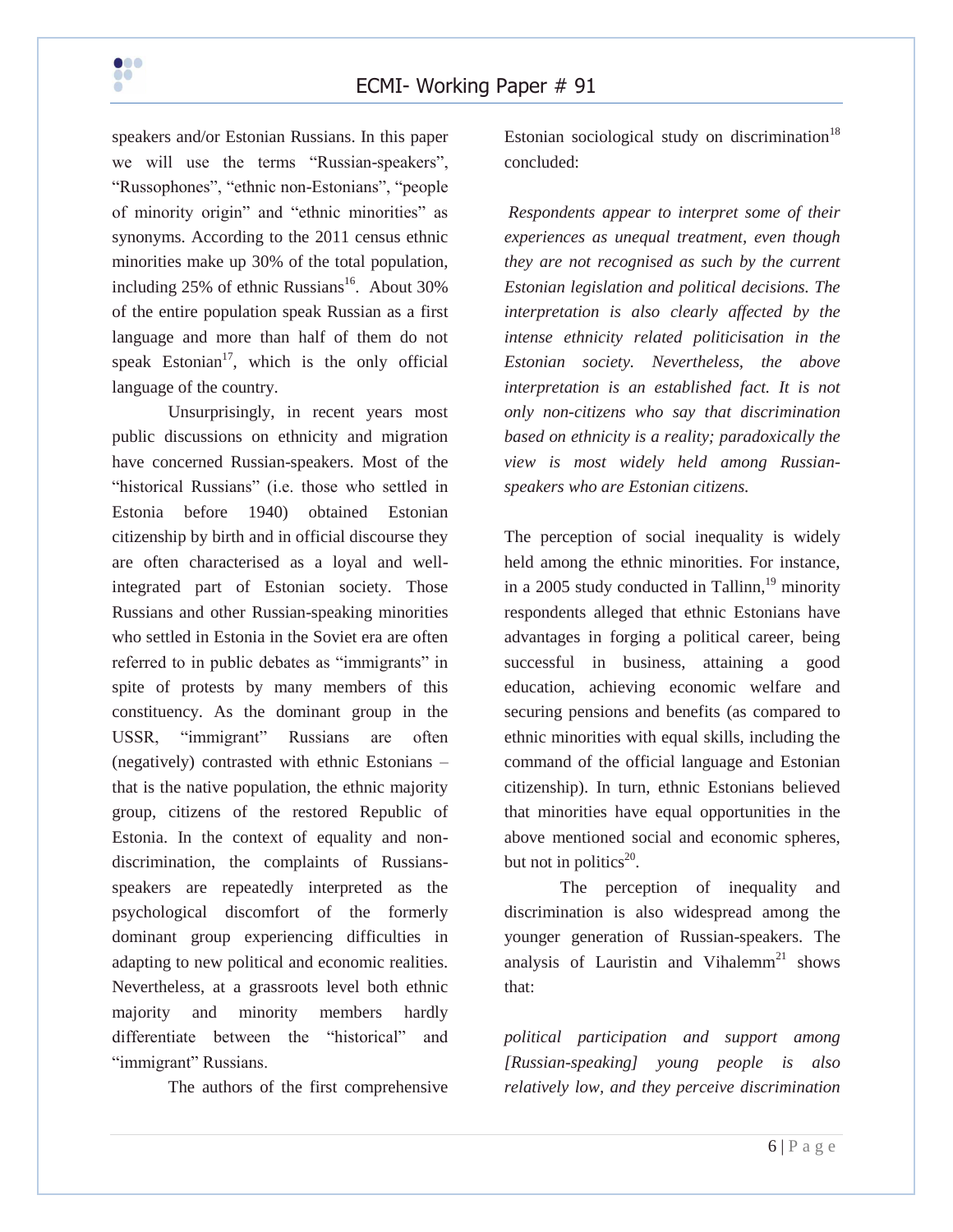

*more often than minority youth in other European countries. Therefore it is probable that a "third-generation problem" may also develop in Estonia where the young people feel disappointed and alienated and a protest identity starts to develop based thereon.* 

The widespread perception of social inequality has also been observed among the ethnic minorities in a 2016 nationwide study<sup>22</sup>.

#### *Ethnic minorities in employment*

When Estonia regained independence in 1991, there were no major differences between ethnic Estonians and non-Estonians (Russian-speakers) in terms of main labour market indicators (e.g. unemployment). Importantly, the level of educational attainment of these groups was very similar. $^{23}$  In the 1990s the labour market in Estonia shrunk dramatically as a result of domestic economic reforms. At the same time the population was diminishing as well: estimates project that one fourth of those who had arrived after World War II and their descendants, mostly Russian-speakers, left the country in the early  $1990s^{24}$ . By 2010, the proportion of elderly people (those aged 65+) of foreign origin considerably exceeded that of children under 15 years, which can be explained by selective return migration and the systematically lower fertility among the population of foreign origin<sup>25</sup>.

In the course of political and economic reforms there were considerable changes in the social and economic status of Russian-speakers, many of whom experienced a collective downward mobility and shrinking labour market opportunities. In addition to standard explanations (poor language competence, lack of social capital and the sharp decline of labour force demand in those branches of the economy where minority group members were traditionally over-represented) more recent analysis shows the growing importance of the ethnic dimension in the labour market.

Russian-speaking minorities have always been more vulnerable to unemployment trends. In recent years, the unemployment rate among them has been 1.5 - 2 times higher than that among ethnic Estonians. For instance, in 2015 the respective figures were 5.4% for the ethnic majority group and 8.0% for minorities (in 2010: 13.3% vs. 23.4%). <sup>26</sup> Language (in)competence seems to be a particularly important reason underpinning this phenomenon. After the restoration of independence, the significance of proficiency in Estonian increased in the labour market, attributable both to objective reasons and because of administrative measures and legislative prohibitions. Many (although, arguably, not all) official language requirements are objectively justified.<sup>27</sup> Nevertheless they render Russian-speaking workers vulnerable in the labour market, including the private domain.

Discrimination (including structural discrimination) may be another major factor behind this inequality in the labour market. There is discouraging evidence that linguistic competence does not always guarantee labour market equality for Russian-speaking youths compared with their Estonian peers. Helemäe analysed both individual and structural factors of ethnic inequality in access to the post of a manager/leading specialist with due consideration of educational attainment and other factors. On the basis of the Estonian Labour Force Studies (2000-2010) she concluded that it is far less likely for ethnic non-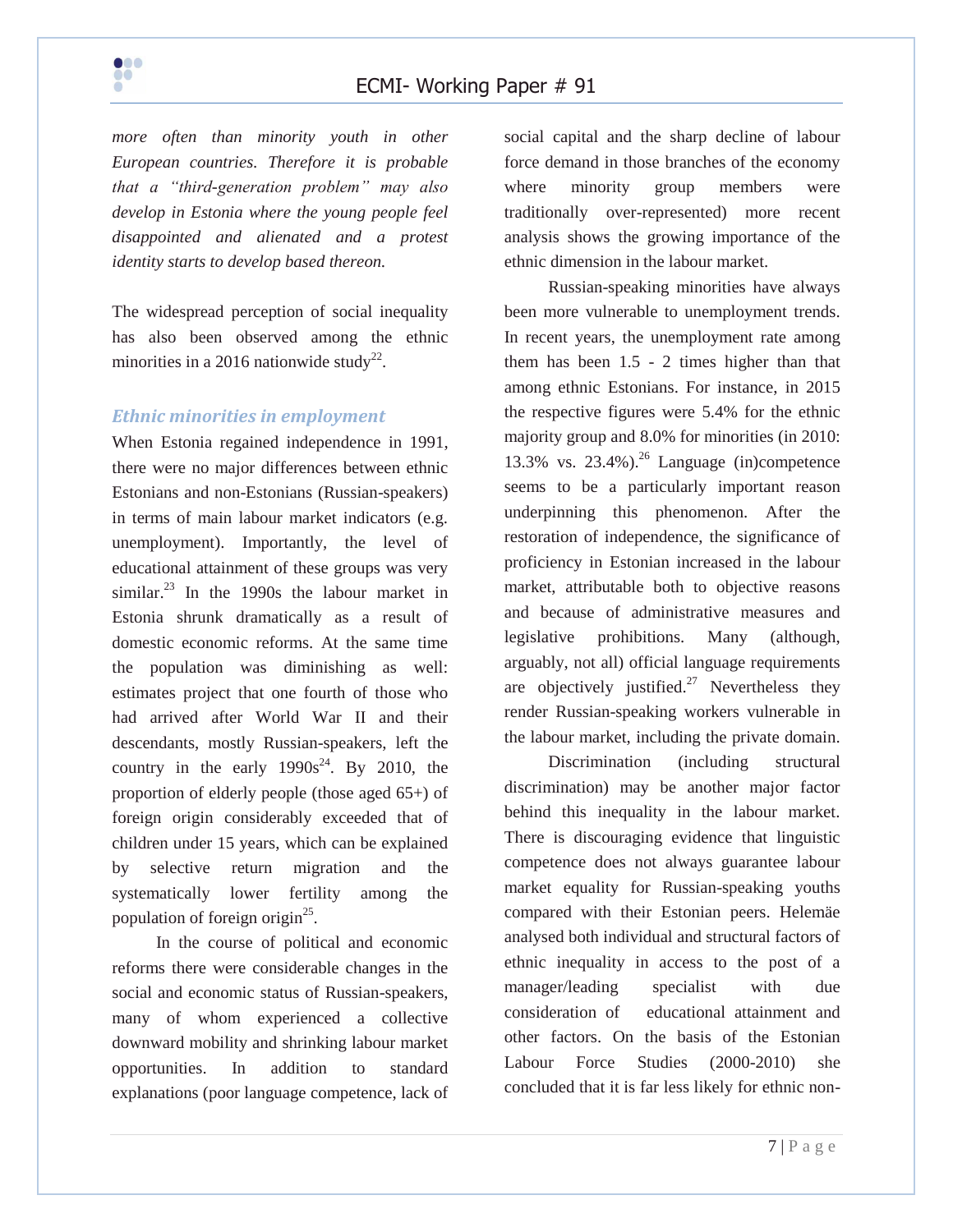

Estonians to work in the upper levels of the professions when compared to Estonians, even with the same human capital. Belonging to a "wrong" ethnic group is an obstacle in accessing the best jobs and, in other words, members of this constituency may be confronted with the "ceiling phenomenon".<sup>28</sup>

#### *Ethnic minorities in education*

#### *General overview*

The clear importance of education in the process of socialisation and society integration and inclusion policies is self-evident.

During the Soviet era considerable changes were made to the Estonian school education system, which developed as an inalienable part of the all-Union schooling system. The number of Russian schools soared following the massive influx of newcomers from other regions of the USSR. At the beginning of *perestroika* and the Singing Revolution, all Estonian schools followed the same curriculum and conformed to other rules applicable to all schools across the Soviet Union. Estonian schools provided the same secondary education either in Estonian or in Russian, albeit with some minor differences (e.g. relating to the studies of Russian language and literature). The first important changes in the work of Russian and Estonian schools were observed even before independence, when the latter adopted new educational plans and curricula more rapidly. By the late 1990s all Estonian schools had completed this transition.

In 1993 the Estonian parliament adopted several important laws, including the Basic Schools and Upper Secondary Schools Act<sup>29</sup>, which envisaged a transition to Estonianlanguage training in Russian upper secondary schools (the final three school classes) from 2000. However, this transition was postponed several times and was ultimately finalised in 2011; furthermore, it was permitted to organize 40% of educational work in "other" languages (de facto, Russian). In the 2013/2014 academic year every fifth student still studied in Russian in ordinary basic schools.<sup>30</sup> Considering the poor proficiency in Estonian of many ethnic minority communities, the main articulated goal of Russian school reform was to improve the competitiveness of minority youth on the labour market, their access to higher education and their integration into Estonian society. Another important argument of the reform's proponents was the fight against ethnic segregation in education. However, the school reform was not aimed at the creation of shared education facilities for Estonians and Russians.

In terms of language, the minority education reform started upside down. Russianlanguage secondary education "was at a deadlock" after the transition of almost all publicly funded higher education into Estonian in 1990s-early 2000s. According to a study of second-generation Russian immigrants in three Estonian cities (Tallinn, Jõhvi and Kohtla-Järve), $31$  the educational gap between secondgeneration ethnic Russians and young Estonians has grown compared to their parents' generation (i.e. first generation Russian immigrants and older generation ethnic Estonians). As summarised by Vetik and Helemäe<sup>32</sup>:

*the poor quality of Estonian language instruction at secondary schools, coupled with the strict (and frequently changed) language requirements stated by the Language Law, created an opportunity structure for second-*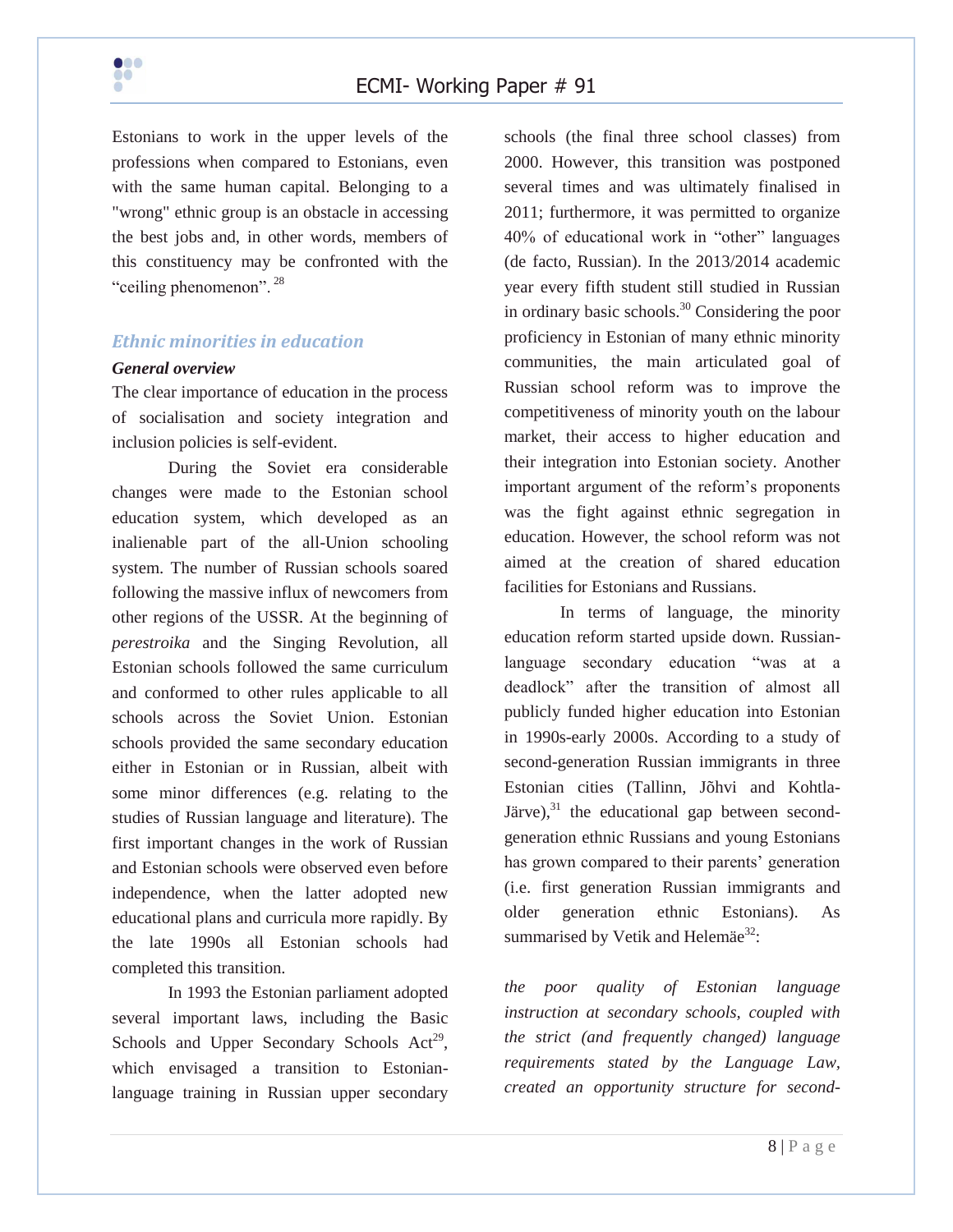*generation Russians in their fluency in Estonian (a kind of country-specific human capital) largely depends on parental (cultural, social and financial) resources.*

In spite of recent negative trends, ethnic minorities are still well educated. Thus, 32% of both ethnic majority and ethnic minorities aged 20-39 have attained tertiary education (academic or professional higher education or doctoral level), as proved by the census 2011 results. Indeed, for ethnic minorities (aged 10+) tertiary education is even more typical (34%) than for Estonians (28%). In Tallinn in the age group 20- 39 noticeably more young Estonians (20-39) have undertaken academic higher education as compared with ethnic non-Estonians.<sup>33</sup>

#### *Risks related to the minority school reform*

Leaders of minority communities voiced concerns regarding the school reforms, especially in relation to the protection of minority identity, inadequate preparation and the lack of proper educational objectives for reform. The transition is still very unpopular among minority members as a whole. According to a nation-wide poll conducted by Saar Poll in 2013, 80% of ethnic Estonians and only 24% of ethnic minority representatives believed the reform was helpful for minority youths. Both communities share the opinion that the reform was inadequately prepared (50% Estonians and 83% ethnic minorities). Most minority respondents believed that the reform should be discontinued. $34$  Therefore opposition to the reforms is high at the grassroots level. However, a majority of Estonian social scientists viewed the reform positively. A study commissioned by the Ministry of Education and Research gave a rather optimistic overview of the first reform results while also formulating some recommendations to enhance teaching<sup>35</sup>.

It is worth mentioning that the reform was criticized by other experts for its negative potential to increase the drop-out rates in Russian schools and therefore to perpetuate the marginalization of Russian-speaking youths. For instance, Downes has recommended that the Estonian authorities adopt a plan in the interests of less educated students that would: 36

*give them a role in Estonian (...) society even if they cannot cope with learning a second language. It would be an important protective factor against continuation of the cycle of social marginalisation, heroin use, early school leaving and HIV.*

The risk of social marginalization is high for those with low educational attainment. In Estonia, the basic tool to deal with less educated students is an individual curriculum. According to the Basic Schools and Upper Secondary Schools Act of 2010 (BSUSSA, Article 18), individual curricula will be drawn up for all students with moderate, severe and profound learning difficulties. According to a recent poll of school teachers and principals, 73% of respondents mentioned such curricula as a tool provided to them by the Estonian education system to deal with students with special educational needs $37$ . The practical effects of individual curricula in the context of minority school reform have not been surveyed to date.

Significantly, a student subject to the duty to attend school (i.e. until the age of 17 or until he or she has acquired basic education) will not be excluded from school even if he or she is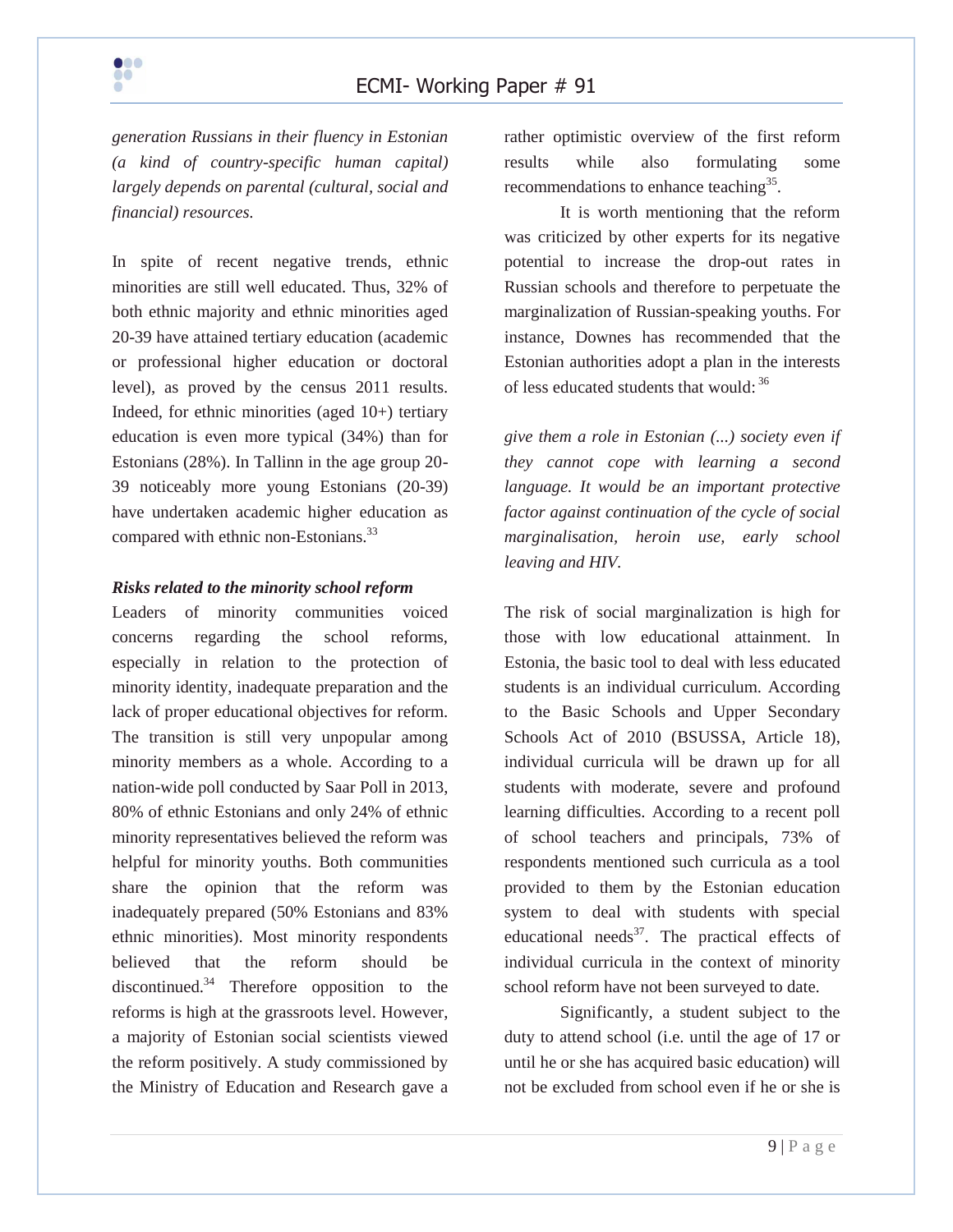

absent from lessons or has failed academically (BSUSSA, Articles 9 and 28). Against such a background the needs and interests of students with special needs have to be taken into account by schools. In 2013 the rate of students leaving training or education at an early stage was 9.7%, i.e. it was relatively high but less than the EU average of  $12.0\%$ <sup>38</sup>. In compulsory basic education, however, drop-out rates fell from 1.6% in the 2006/2007 academic year to 0.6% in  $2009 - 2010^{39}$ . It is perhaps too early to draw firm conclusions, since the process was finalised in September 2011, but the reform may have had some impact on these figures.

# *Risk of poverty and social marginalisation*

There are good reasons to believe that ethnic non-Estonians face major risks of poverty and social marginalisation as compared to majority members.

According to Statistics Estonia, disparities in the annual incomes of ethnic Estonians and non-Estonians have persisted over the past several years. In 2014, the average annual disposable income among ethnic Estonians was 10,010 EUR and among non-Estonians 8,249 EUR. Disparities between the two groups could also be discerned from a gender perspective. $40$  According to the same source, ethnic non-Estonians were considerably underrepresented in the highest income quintiles (13% as compared with 23% among ethnic Estonians). Their share in the lowest quintile was noticeably higher: 24% as compared with 18% among ethnic Estonians. <sup>41</sup> Furthermore, in 2014 the at-risk-of-poverty rate (before social transfers excluding pensions) of ethnic minorities was noticeably higher (32.8%) than that of the ethnic majority  $(25.8\%)$ .<sup>42</sup> The absolute poverty threshold (before social transfers excluding pensions) of ethnic non-Estonians was 12.8%, compared with 10.9% of ethnic Estonians.<sup>43</sup>

Statistics Estonia also measures a material deprivation rate, i.e. they calculate the proportion of those unable to afford at least three items of the nine following economic outcomes: 1) to pay rent or utility bills, 2) keep the home adequately warm, 3) face unexpected expenses, 4) eat meat, fish or a protein equivalent every second day, 5) a week long holiday away from home, 6) a car, 7) a washing machine, 8) a colour television or 9) a telephone. In 2014 this rate was 8.1 for ethnic Estonians and 24.0 for ethnic minorities (in 2012: 16.4 and 33.2). $^{44}$ 

Ethnic non-Estonians also seem to be over-represented among homeless people. Thus, a study of the homeless in the city of Tallinn conducted in September-December 2011, involving 926 interviewees, revealed that 66.4% of them were Russian-speakers, while the same year ethnic Estonians made up 52% of all capital inhabitants<sup>45</sup>.

Representatives of minority groups make up the majority in the Estonian prison population. A "typical" prisoner is middle-aged and of Russian ethnicity. According to a 2013 report by the Ministry of Justice, in the past ten years Russian-speakers made up slightly less than 60% of all prisoners. Furthermore, they dominated the statistics for the 24-44 age group. However, there were more Estonian-speakers than Russian-speakers in the younger age groups. In the age group 45+ speakers of Estonian and Russian were represented equally<sup>46</sup>. To put this in context, as mentioned earlier, native-speakers of Russian constitute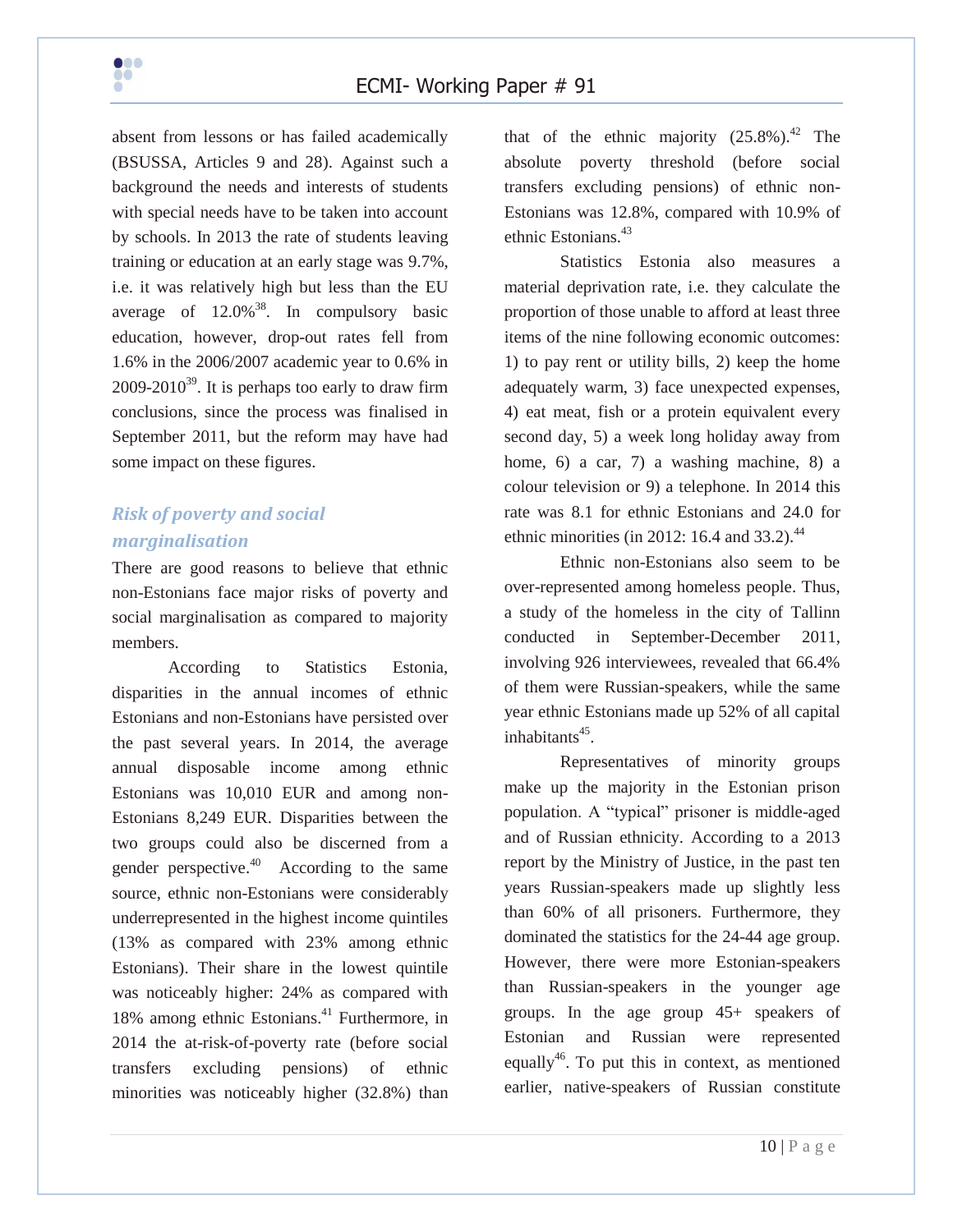about 30% of the Estonian population.

In the Crime and Security Survey, conducted by Statistics Estonia at the end of 2008 and the beginning of 2009 and involving all permanent residents of Estonia between the ages of 15 and 74, some 25% of ethnic Estonians and 29% of ethnic non-Estonians had been victims of crimes (except consumer fraud) within the previous twelve months. Noticeable differences between the majority and ethnic minorities were also observed regarding crimes against property (respectively 21 and 25%) and consumer fraud  $(16$  and  $22\%)$ .<sup>47</sup>

Russian-speakers seem to be more vulnerable to be the attentions of human traffickers. Many of them reside in the economically depressed north-eastern part of the country. According to the expert opinion of Ivanchenko $48$ :

*there is a tendency of internal human trafficking within Estonia from the north-eastern part of the country to the capital city. Also the majority of victims of international trafficking are thought to come from this part of Estonia. The high risk of Russian-speakers to become victims of human trafficking for the purpose of sexual exploitation is also seen from 2006 research conducted by the Estonian Open Society Institute. The research shows that Russian women have to suffer two times bigger pressure from recruiters than Estonian women.* 

While the clandestine nature of this activity precludes definitive statistics, it is highly probable that ethnic minority women are overrepresented among victims of trafficking. Indeed, according to various experts, 70-85% of

Estonian prostitutes are of Russian or other minority origin<sup>49</sup>.

# **III. ETHNIC MINORITIES AND THE RIGHT TO HEALTH**

There is little data to highlight the various aspects of health and social care issues affecting ethnic minorities in Estonia. However, on the basis of available statistical and sociological data one may conclude that there are differences between ethnic Estonians and non-Estonians regarding self-perception of the state of health and access to the health care system.

# *Ethnic minorities and their health status*

#### *Life expectancy and vital events*

According to the 2011 Population Census, life expectancy at birth in Estonia was 76.35 years (71.09 for males and 81.15 for females). However, there were noticeable discrepancies between different ethnic groups. Thus for ethnic Estonian males, life expectancy was 72.35, while for minorities the figure was as low as 68.46. Differences between females were less pronounced (respectively 81.82 and 79.79). Interestingly, there was almost no distinction in the disability-free life expectancy rate for both ethnic groups (the average number of years that a person is expected to live free of disability). Thus, it was 52.22 for ethnic Estonians and 52.15 for non-Estonians; however, it was wider for females.<sup>50</sup> In recent years discrepancies in life expectancy rates of ethnic Estonian and non-Estonian males remain noticeable (in 2014: 73.16 and 70.84, respectively<sup>51</sup>).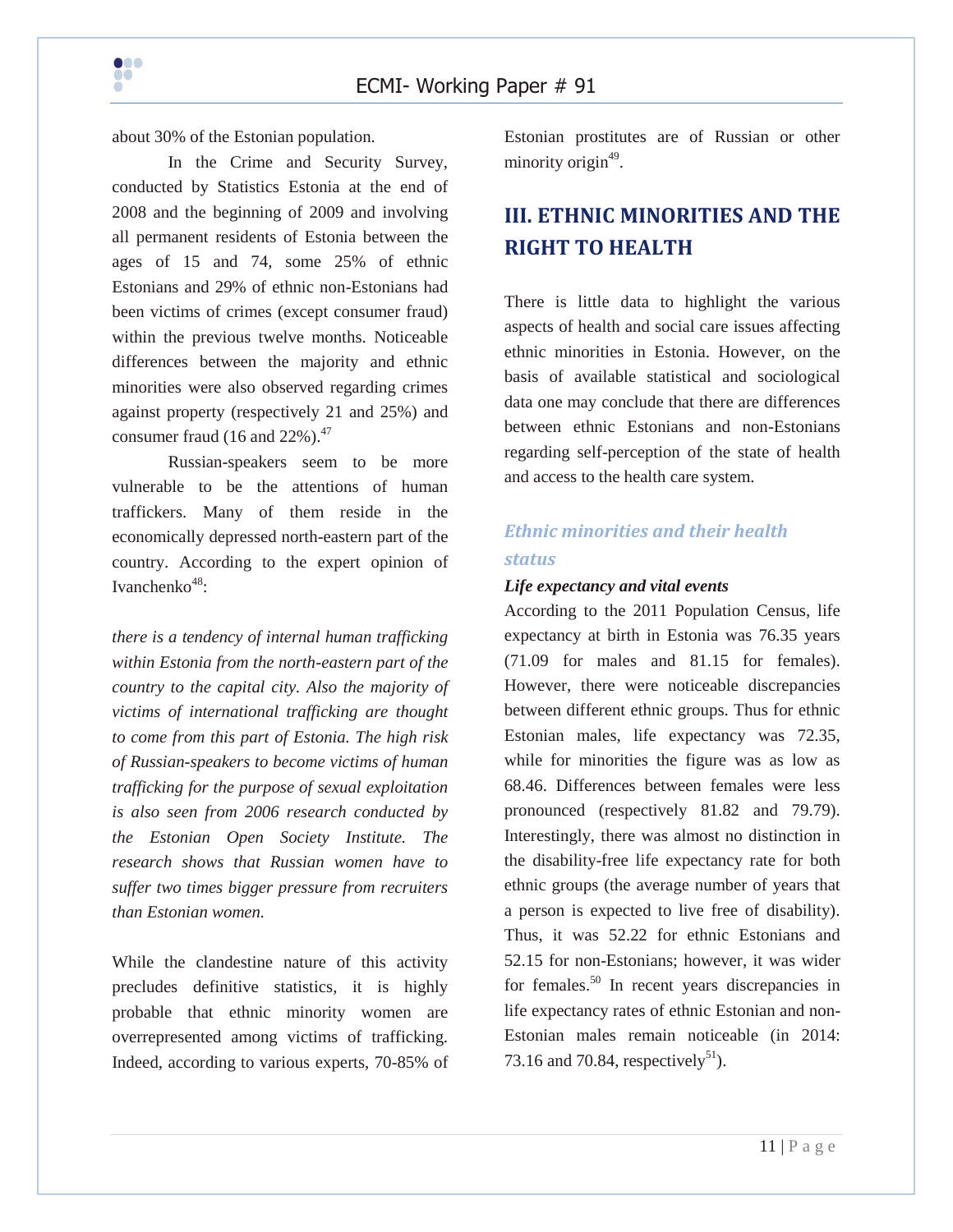

The death rate for ethnic Estonians (especially males) has normally been below the percentage in the full population. However, these differences were not huge: in 2014 66.3% of all deaths were among ethnic Estonians<sup>52</sup>, while the percentage in the full population was about  $69\%$ <sup>53</sup> Similarly, 71.7% of all babies were born to ethnic Estonian mothers, i.e. they were not overrepresented.<sup>54</sup> In Estonia in 2014 there were 50.9 abortions per 100 live births and this indicator for ethnic Estonians was only slightly lower at 49.2.<sup>55</sup>

#### *Self-estimation of health condition*

In the 2006 large-scale Estonian Health Interview Survey,<sup>56</sup> a very good/good selfassessed state of health was reported more often by ethnic Estonians as compared to minorities  $(51.1\%$  vs. 44.0%).<sup>57</sup> Similar discrepancies were observed in 2014 in the study Health Behavior among Estonian Adult Population<sup>58</sup> (hereinafter *Health Behaviour Study*), when 59.5% of ethnic Estonian women and only 35.7% of minority women estimated their health to be good or reasonably good (for males the respective figures were 55.6% and  $36.9\%$ )<sup>59</sup>.

Furthermore, in the 2006 survey, ethnic non-Estonian women were more likely to report (57.6%) the existence of long-term illness or health problem as compared with majority females (51.4%); for males the respective figures were  $44.2\%$  and  $42.9\%$ <sup>60</sup>. Somehow more ethnic Estonians (66.1%) than minority members (60.3%) considered themselves to have no limitations in their daily activities due to health issues $^{61}$ . These figures may be compared with the results of the 2011 Population Census, where 72% of ethnic Estonians and 68% of ethnic Russians were "not at all restricted" in

their daily activities. $62$ 

In the 2014 Health Behaviour Study, the percentage of those describing them as "often/almost always overtired" was higher for ethnic non-Estonians (54.1%) as compared with majority representatives (44.1%); somehow more ethnic Estonians were feeling stressed more than usual/unbearably in the past thirty days (20.9%) as compared with minorities (17.9%). <sup>63</sup> Furthermore, more majority members (6.0% vs. 4.5% among minorities) thought about suicide in the past twelve months and the discrepancies were noticeable in the age group 16-24 where 12.7% of majority males and 8.5% of majority females reported thoughts of suicide within the previous year (for minorities the respective figures were 4.2% and 7.9%).<sup>64</sup>

According to the same source, 9.6% of ethnic Estonians and 22.1% of minorities received a disability pension.<sup>65</sup>

#### *Dietary habits, obesity and physical activity*

According to the 2014 Health Behaviour Study, some aspects of dietary habits of the two surveyed ethnic groups were very similar. Thus, 20.5% of ethnic Estonians and 20.3% of ethnic non-Estonians never or seldom eat breakfast, respectively, 10.2% and 10.4% never have fresh vegetables during the week, and 8.8% and 10.9% did not eat fresh fruits or berries during the week. Furthermore, 72.7% of ethnic majority and 65.3% of ethnic non-Estonians had less than 300 g of vegetables per day while respectively 45.6% and 45.9% consumed less than 200 g of fruits/berries per day.<sup>66</sup>

In 2006 in the large-scale Estonian Health Interview Survey, 31.3% of ethnic Estonians considered themselves to be overweight and 18.2% as obese. For minorities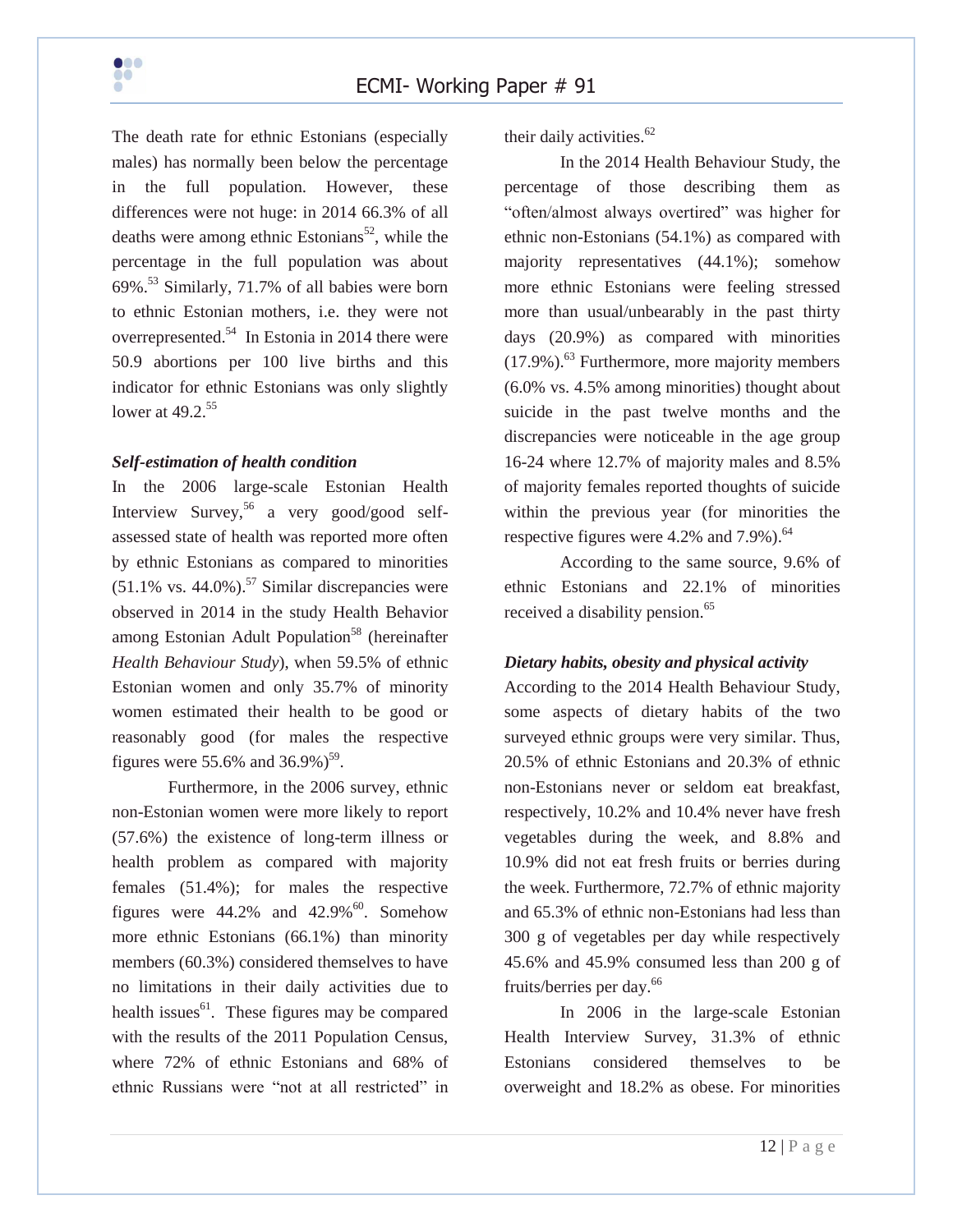

the respective figures were 32.8% and 17.7%. From a gender perspective, there were slightly more overweight and obese persons among ethnic Estonian males and minority women<sup>67</sup>. In 2014 Health Behaviour Study the percentage of overweight respondents was 31.1 for ethnic Estonians and 35.8 for minorities; obese respondents made up respectively 18.9% and 21.0%. Very low physical activity was reported by 39.7% of the ethnic majority and 34.4% of non-Estonians<sup>68</sup>.

#### *Dental problems*

In Estonia, adult dental services are not generally covered by compulsory medical insurance (although there are some rare exceptions). Private treatment is accordingly expensive, and dental problems may be influenced by the socio-economic status of an individual in addition to their general condition of health.

According to the 2014 Health Behaviour Study 36.0% of ethnic non-Estonians and 22.3% of Estonians had six or more teeth missing. The difference was wider if females are compared separately: the problem was reported by 22.6% of ethnic Estonian women and 35.5% of non-Estonians.<sup>69</sup>

#### *Alcohol and smoking*

Sociological studies provide evidence of noticeable differences in the habits of ethnic Estonians and non-Estonians. According to the 2006 Estonian Health Interview Survey, 44.7% of ethnic non-Estonians aged 16+ (33.9% of males and 53.7% of females) never consumed alcohol. The percentage of abstainers among the majority was fewer (38.4%, including 28.2% of males and 46.8% of females). As for the

different age groups, the biggest differences were observed among the 16-24 age category. The percentage of abstainers among young majority males was 24.4%, while for minority males it was much higher (42.7%); for females it was respectively 35.7% and  $50.0\%$ <sup>70</sup>.

These discrepancies between the ethnic communities were also observed during the 2014 Health Behaviour Study. One in five Estonians and only one in ten minority respondents reported experiencing a hangover in the previous 30 days (for males aged 16-24 the respective figures were 41.7% and 8.3%). The distribution of respondents who consumed more than 160 g (males) or 80 g (females) of pure alcohol a week was 14.5% for ethnic Estonians (22.4% of males and 8.7% of females) and 6.9% for non-Estonians (10.7% and  $4.7\%)$ <sup>71</sup>.

Ethnic non-Estonians were more active daily smokers (25.6% as compared to 20.6% of ethnic Estonians). $^{72}$ 

#### *Drug addiction*

According to the 2012 Health Behaviour Study, about 23% of both ethnic Estonian and non-Estonian males have tried/used drugs. The respective percentage for women was much lower − 11.3% and  $9.9\%$ .<sup>73</sup> However, the problem of drug addiction is very pertinent in the minority community as reinforced by recent statistics. According to the Drug-related Treatment Database of the National Institute of Health Development in 2012 there were 973 entries pertaining to the start or completion of treatment; a third of those who sought treatment were first-time patients; the majority of them were ethnic Russians (79%) and most patients were aged 25 or older<sup>74</sup>. According to the register of the causes of death, in 1999-2012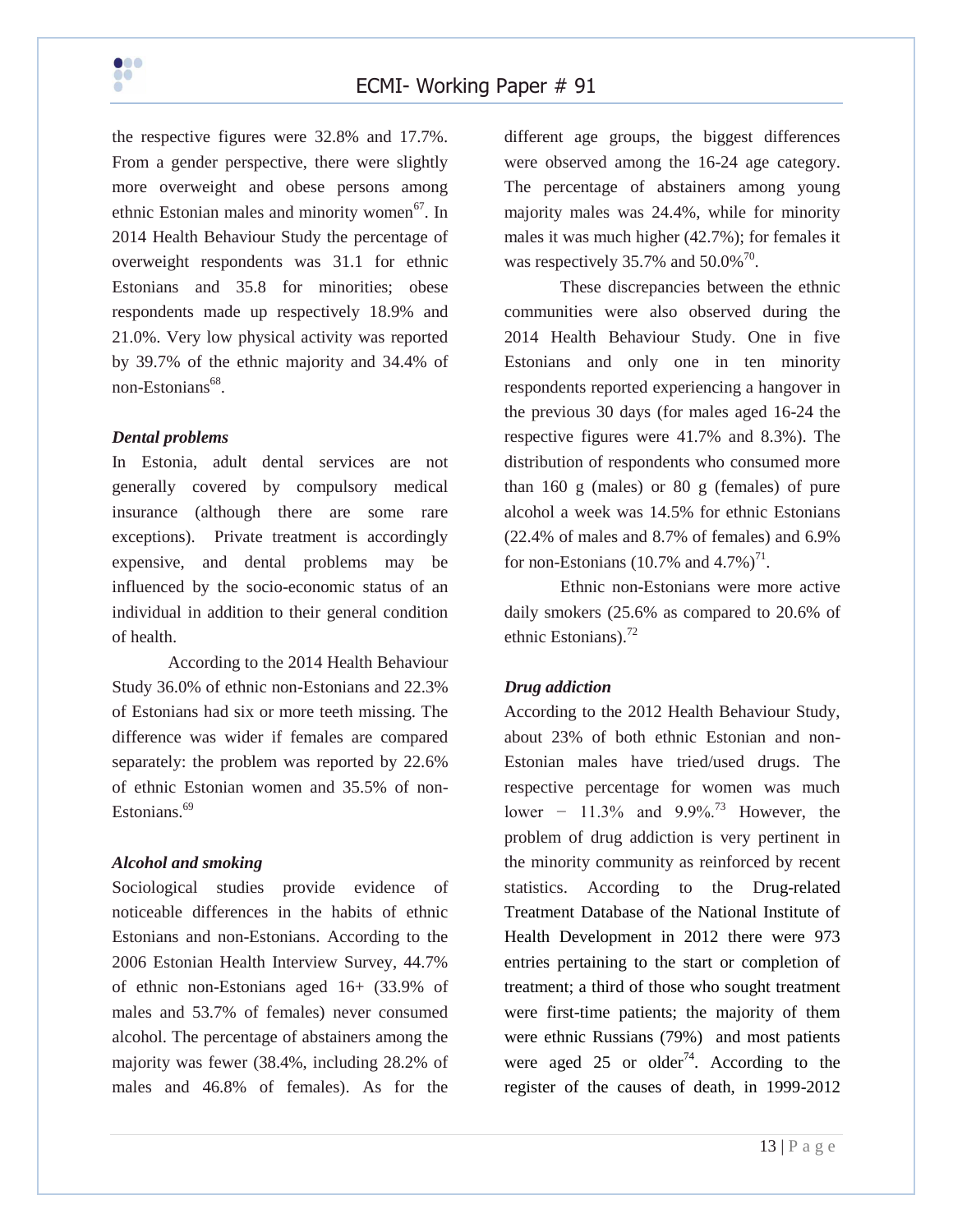1,118 persons died in Estonia as a result of drug overdoses. In 2012, 170 persons died due to drug poisoning (predominantly due to an overdose of synthetic drugs). They were mostly ethnic Russians (72%). Most victims were aged 25-34 and resided in either Harju (59%) or Ida-Viru  $(30\%)$  counties<sup>75</sup>, i.e. in the regions in which minorities are present in large numbers. Similar statistics were collected in previous years. For instance, in 2005 57 direct drugrelated deaths were registered in Estonia of which 79% of the deceased were ethnic Russians, while only 7% were ethnic Estonians. Drug-related mortality in Estonia was proportionally higher among males, in the 20-29 age group, among urban residents, residents of Tallinn and Ida-Viru county, and ethnic Russians<sup>76</sup>.

According to the National Programme for HIV/AIDS prevention for  $2002-2006^{77}$ , 98% of injecting drug users are Russophones, 86% of them are men and 14% are women (mostly partners of injecting drug users). 56% of them started injecting being 14-20 years old. 62% of "experienced" injecting drug users (2-3 years of experience) were aged under 25. Most of injecting drug users originates from families of drug addicts, they are unemployed or earn by crime. These influence negatively spread of HIV infection in detention facilities.

There are no reasons to believe that the ethnic make-up of intravenous drug users has changed considerably since 2002.

In 2010 researchers at the University of Tallinn studied the use of drugs and related risk behaviour of youth visiting nightclubs in the capital city.<sup>78</sup> In Tallinn "Estonian" and "Russian" as well as "bilingual" clubs exist in parallel. The study undermined the stereotyping by Estonian-speakers of "Russian clubs" being more tolerant towards the use of drugs than "Estonian" clubs. However, more Russianspeakers visit so-called "drug clubs", i.e. clubs that prefer psychedelic electronic music, and anti-drug measures in these establishments are considered to be relatively weak<sup>79</sup>.

#### *HIV/AIDS*

Estonia faces an HIV epidemic $80$ . In 1988-2008, a total number of 6,909 HIV-positive cases were registered in Estonia; 545 new cases in 2008 or 40.6 instances per  $100,000$ .<sup>81</sup> Since then the situation has stabilised. By late 2013 there were 8,702 registered cases. According to estimates the number of inhabitants with HIV had risen to 11,000 (2012). The ratio of new instances of HIV has also declined. In 2012 there were 23.5 instances per 100,000. However, Estonia still has the dubious honor of holding first place in the EU; the EU and EEA average was 5.8 per  $100,000$  inhabitants $^{82}$ .

Minorities are much more exposed not only to the risks of drug abuse, but also to HIV/AIDS. In recent years the majority of HIV cases were concentrated in two regions in which minorities are present in large numbers or are the dominant ethnic group – in the capital Tallinn and its surrounding Harju county, and in a region close to the Russian border – Ida-Viru county. Major risk groups are intravenous drug addicts and prostitutes. Ethnic minorities are considerably overrepresented in both groups.

Since 1 October 2009 the Registry of Communicable Diseases has collected data on HIV-positive cases. Between 1 October 2009 and 21 April 2014 929 persons were registered as HIV-positive, including 214 prison inmates. Among them 768 (83%) were ethnic Russians,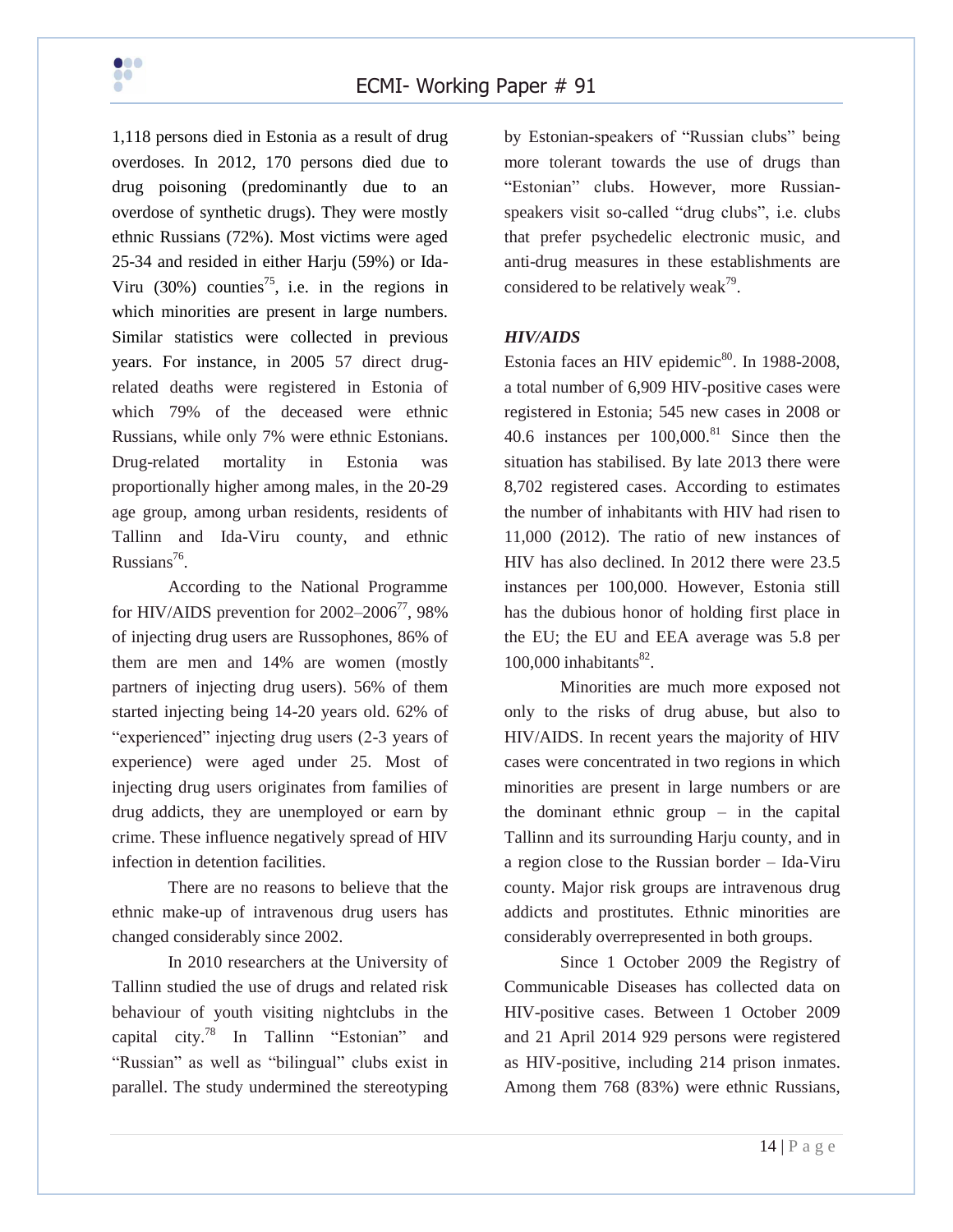119 (13%) were ethnic Estonians and 42 (4%) were people of other or unknown ethnic origin; 202 (22%) were from the city of Tallinn, 238 (26%) from Narva, 114 (12%) from Harju county (except Tallinn), and 308 (33%) from Ida-Viru county (except Narva). For 1/3 of all those registered (308), non-sterile syringes used for drug use were the most probable cause of infection, with sexual intercourse attributable for almost half of all those registered  $(447)$ .<sup>83</sup>

In the course of the  $2003$  study,  $84$  in the 19-29 age group, the percentage of ethnic Estonians having a full awareness of sexually transmitted diseases was much higher than among non-Estonians; wider differences were also observed for males<sup>85</sup>. According to the 2014 Health Behaviour Study, in the minority community, 56.8% of men and 67.7% of women have never used condoms, as compared with 35.1% and 33.6% in the majority community. These figures were also very significant for minority youths.<sup>86</sup>

#### *Causes of death*

The Estonian scholar Raitviir studied the ethnic elements of the 2006 statistics of causes of death provided by Statistics Estonia.<sup>87</sup> According to her calculations, ethnic Estonians were slightly over-represented among those who died from diseases of the circulatory system and malignant neoplasm. However, injury and poisoning as a cause of death was noticeably more typical for ethnic minorities, including accidental poisoning (also by alcohol) and homicide. Furthermore, ethnic non-Estonians were overrepresented in the group of people who died from infectious and parasitic diseases, including tuberculosis and HIV/AIDS (but not viral hepatitis). Some diseases related to alcohol consumption were

also more typical for minorities (but their average number was modest). Ethnic Estonians were noticeably over-represented among those who died from diseases of the nervous system and sensory organs. In 2006 minorities were slightly more inclined towards suicide as a cause of death. However, there were drastic improvements as compared with 2000.<sup>88</sup>

Raitviir offered some explanations of the higher rates of morbidity of ethnic minorities in some areas. She observed difficulties of adaptation (related to immigration), selfdestructive health behaviour (alcohol, drugs), living or working in a polluted environment, greater social and work-related problems, lower self-esteem or valuation of the lives of others. <sup>89</sup> Some of these assumptions do not necessary correlate to the self-assessment of minority representatives outlined above. However, it is evident that, for minorities, poorer social conditions play a crucial role in the context of the protection of their health.

## *Accessibility of the health care system General information*

According to the 2012 Health Behaviour Study, the percentage of those holding no medical insurance was almost 40% higher among ethnic non-Estonians than among Estonians: 8.7% vs.  $6.4\%$ <sup>90</sup>. The difference probably stemmed from the labour market situation, since in Estonia medical insurance is typically a derivative of the social security tax paid by employers. In 2014 the percentage of ethnic Estonians holding no medical insurance was 6.1% (and 6.7% among non-Estonians).<sup>91</sup>

An overview of the use of medical services by various ethnic groups is provided by several large-scale sociological studies. Thus in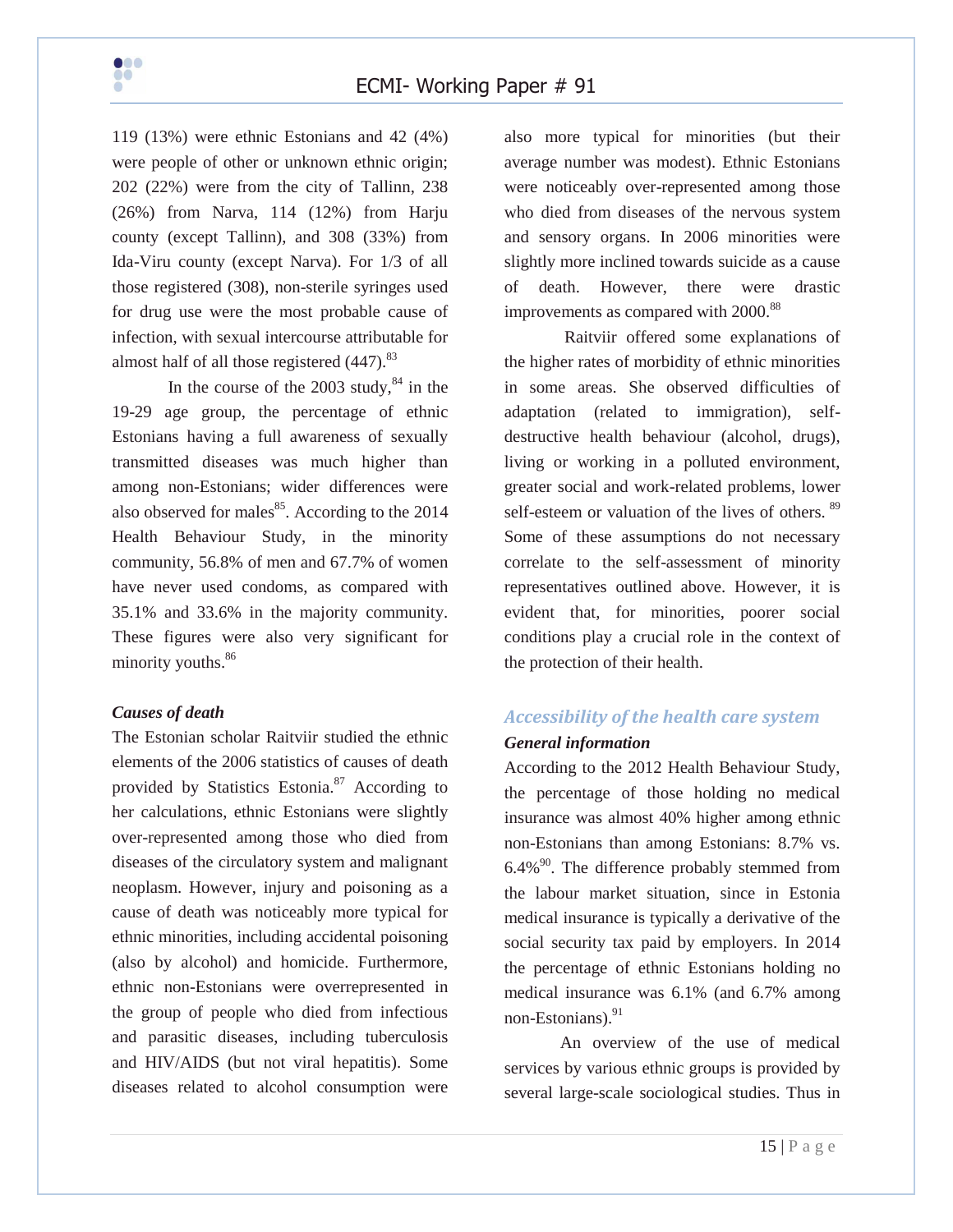

2014 the ethnic majority reported visiting dentists in the previous year more often than non-Estonians (55.1% vs. 48.3%). There was an opposite trend regarding visiting general and special physicians: the respective figures were lower for ethnic Estonians (69.6% and 50.0%) as compared with minorities (76.5% and 54.7%). Ethnic non-Estonians tended to call paramedics more often than Estonians, while the latter group was more active in consulting with physicians by telephone in relation to a health problem.<sup>92</sup>

Ethnic minorities were able to report higher rates of use of some medical services which may be evidence of both their poorer state of health and/or their persistence in seeking access to these services. Thus, according to the 2014 Health Behaviour Study 14.1% of minorities and 4.4% of ethnic Estonians were diagnosed/treated for elevated blood sugar/diabetes, 33.6% of minorities and 16.5% of majority members were diagnosed/treated for elevated blood pressure/ primary hypertension. $^{93}$ 

According to the Estonian Social Survey in 2015 3.6% of respondents did not consult or receive assistance from a family physician, 12.8% from a specialised doctor and 12.0% from a dentist. However, the respective figures for Harju county (densely populated Tallinn and its surroundings) were 3.9%, 17.6% and 12.5% while in economically depressed Ida-Viru county the respective figures were higher: 3.9%, 18.4% and 23.4%. <sup>94</sup> As mentioned above, in both regions minorities are present in elevated numbers. The reasons behind these disparities are not completely clear but may indirectly refer to the quality or insufficiency of services.

### *Specific issues for minorities*

According to several sociological studies, minorities tend to be more critical of the system of health care. For instance, in the 2015 study, 52% of ethnic minority members aged 15-74 and 62% of Estonians had a positive impression of the organisation of health care in Estonia; the quality of medical service was considered positive by 63% and only 78% respectively.<sup>95</sup>

In order to identify specific problems for minority representatives in the field of health care protection a focus group of Russianspeaking women has been organised. The meeting took place in Tallinn on 16 April 2014 and there were seven participants aged  $27-61$ .<sup>96</sup> When asked to speak spontaneously about particular problems in the health care system, participants generally referred to long queues, paid services and inappropriate service/attitudes. The system of general physicians was mostly assessed in a rather negative way as inefficient and as failing to correspond to the needs and expectations of the patient. Poverty was often cited as a factor that negatively influenced a healthy life style and (unimpeded or rapid) access to medical services. These answers may be compared to the 2013 national study in which people spontaneously mentioned most frequently long queues (45%), high prices (11%), and unpleasant attitudes/indifference (6%) as a disappointing factor in the context of the national health care system. A lack of professionalism/low quality of services was mentioned by  $2-3\%$ <sup>97</sup>.

The problem of the use of language in hospitals was the subject of recurrent discussions in the local media, especially among Russian sources. Therefore, participants of the focus group were asked about their positive or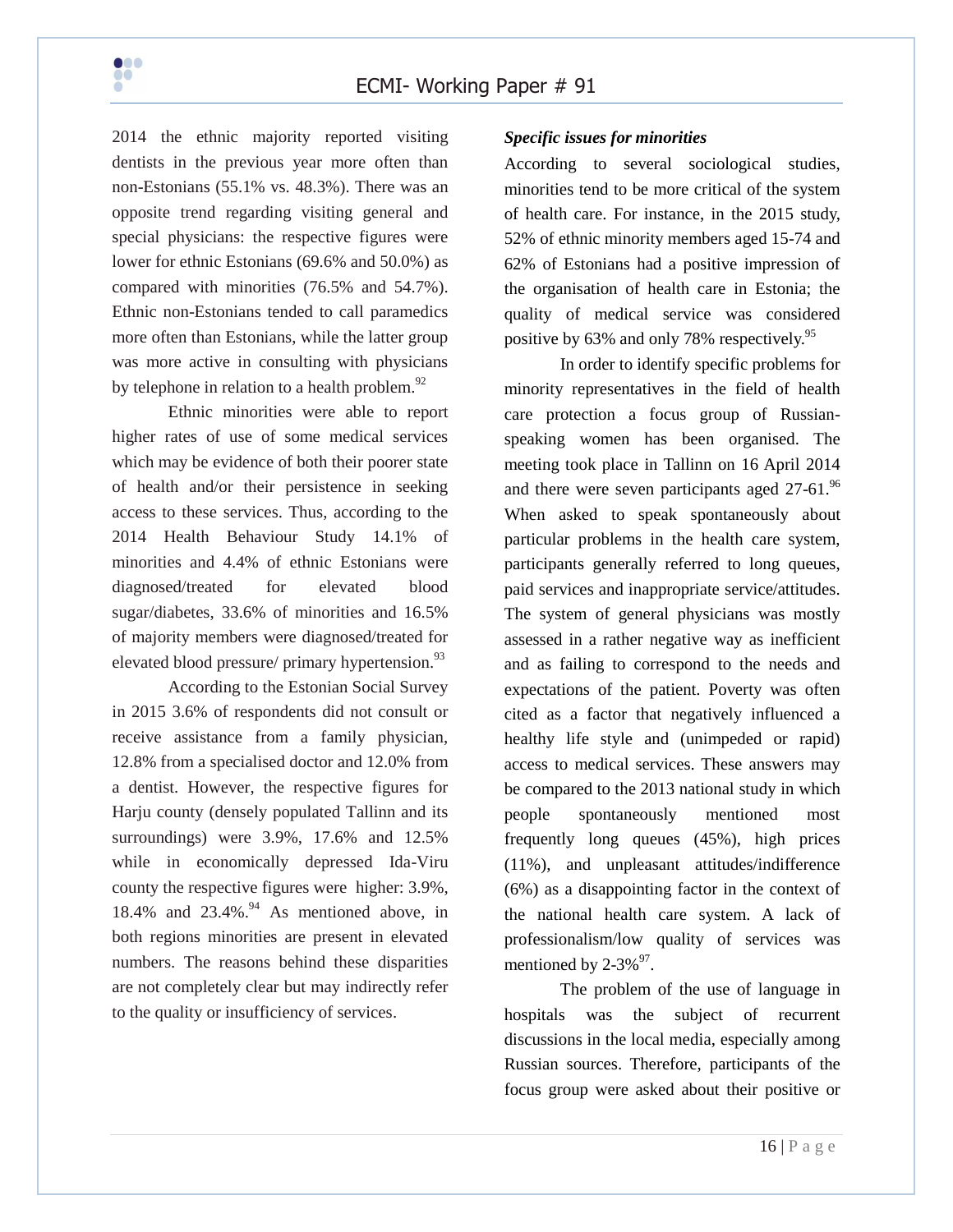negative experiences relating to the use of language. This aspect had never been emphasised in the previous large-scale sociological studies and representative responses are reproduced below:

**Anastassia 27.** *I faced a language problem in this sphere once, when I came with a sick child to \*\*\* polyclinics and I couldn't explain to the doctor with the required level in Estonian what was going on with the child, as she didn't understand Russian at all. I was agitated and could not explain it to her. She didn't help much; she has done some analysis. She was not really competent not only in language aspect. For example, she could not calculate the dose of the medicine necessary, as my daughter did not agree that the medicine would be inserted through her anus. So the doctor could not calculate the dose of medicines that should be applied in another way.*

**Olga 52**. *Being very naive, I decided once to go to a dietician. I came in with a wide smile and said "Hello" in Russian. She looked at me and nearly whispered "Tere"* ("Hello" in Estonian). *I understand that she is a nice person. And I understand that we speak absolutely different languages! I said "just a moment!" in order to solve this problem. I usually have somebody to call in such situations – either a friend or my daughter, who speaks Estonian perfectly. In such cases I just check who can help me this time. In this case I dialled daughter's number and said "Daughter, help!". So I told everything to my daughter, my daughter told the doctor, the doctor replied to my daughter, my daughter told me and I understood, that I had nothing more to do here! Nobody can make you a proper menu* 

*for 20 EUR, so I said "Thank you and good bye!"* 

**Galina 61**: *The age of the doctors… Luckily we have not reached this stage yet, when… Those doctors who work in Estonia now, mainly have graduated from universities in the Soviet era. They all still speak Russian, including special physicians. Still, when you come and see a 65- 70-year-old doctor, you realize, that he or she will work for a maximum of five more years… And the younger generation does not understand Russian at all. They would be glad to help you, but they do not understand you! Not because they dislike us! They get scared! Because their profession means, that they should help, and they are unable to do that.* 

**Tatjana 46.** *The last time I went to ultrasonic examination, the doctor was a young Estonian. When he saw my non-Estonian surname, he got frightened eyes and cautiously asked: "Do you understand Estonian?" "Yes", I said, "we can talk".* 

At the end of the focus group the participants were asked for their suggestions as to how to improve the Estonian health care system. Regarding the language issue, the respondents formulated various recommendations, including the organisation of interpretation services at (major) hospitals, the introduction of language requirements (English and Russian) for some services (e.g. persons responsible for questioning patients at ambulances) and the use of incentives for doctors to learn foreign languages.

#### *Negative practices at hospitals*

The focus group participants did not have experience of doctors who were able to speak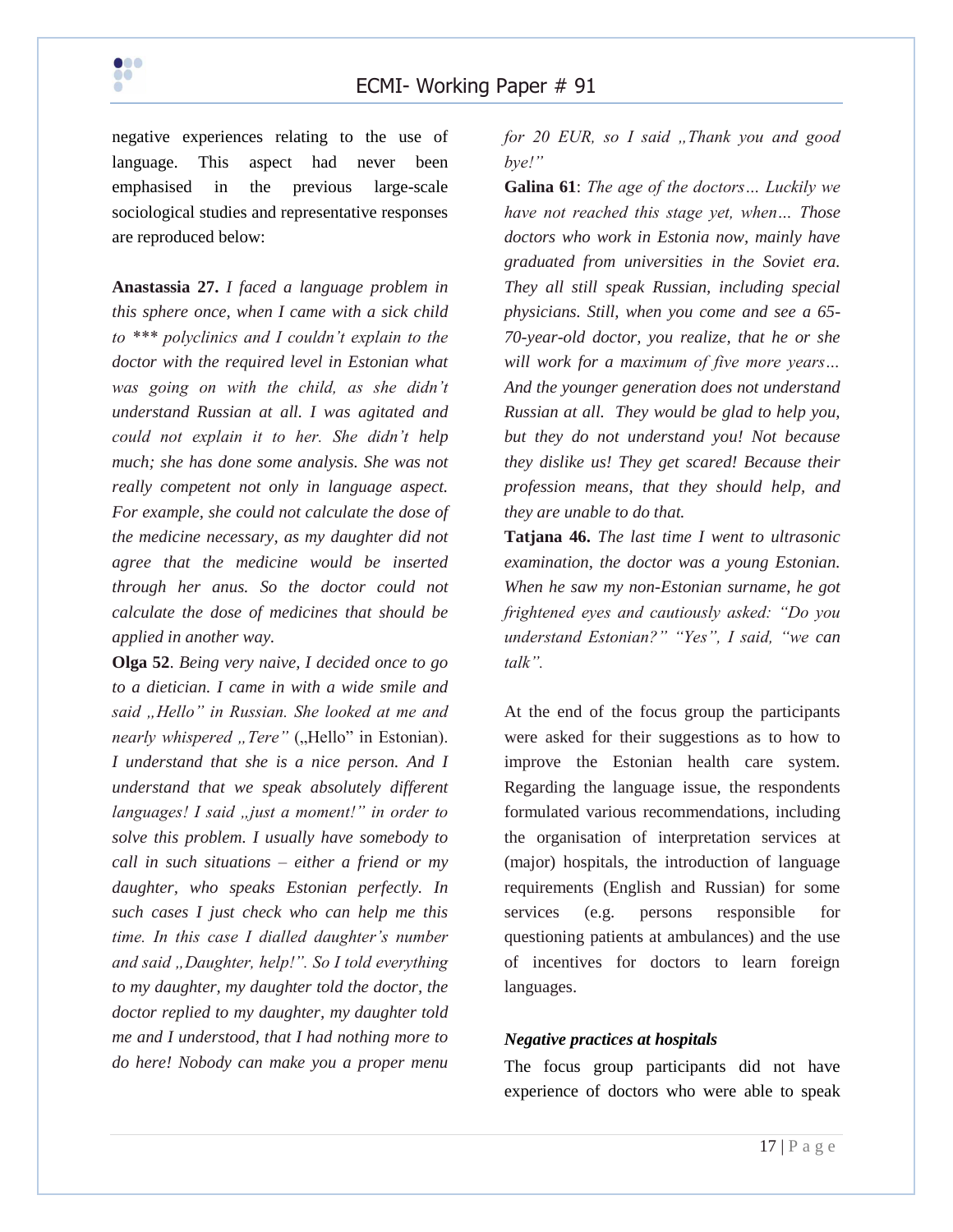

Russian but refused to do so; such stories have nevertheless been reported by the local media. If true, however, such instances seem to be infrequent. In April 2014 the author conducted four interviews with active users of medical services of minority origin (two with females and two with males) and only two female interviewees reported that they had experienced some form of language conflict in recent years. In one case the interviewee was fluent in Estonian. In another case, however her knowledge of Estonian was rather basic and her negative experience was quite striking:

**Viktoria 45.<sup>98</sup>** *I personally had a shocking experience of unequal treatment on a language basis in a hospital, which I will remember forever. I was in Tartu with my colleague and her 5-year old son. She had fallen down and broken her leg very badly. I called an ambulance, which came very quickly and took her to Tartu \*\*\* hospital. I was told that she had suffered a very bad trauma and would be operated on immediately. Her son and I waited for quite long time in the hospital, but couldn't get any information as to how the situation was developing. I felt very nervous because we were in another town, 200 km from Tallinn, and my colleague was a single mother. (…) Finally a medical assistant came out, I explained the problem and asked about the situation of my colleague. I spoke Estonian all the time, but my accent was stronger than usual, as I felt very nervous. Instead of answering my question she started shouting at me that after twenty years of independence these Russians could at least learn to speak Estonian without an accent. I was totally shocked and said that I was very surprised that the management of the University* 

*of Tartu thought my Estonian was good enough to give lectures and supervise bachelor's level diplomas but a medical assistant in the hospital thought it to be so bad that they considered it to be a reason to assault me and keep me in ignorance. I also took out from my bag a pen and wrote down the name of the woman, saying that I would definitely complain. After that she said in a rough manner, that my colleague couldn't go home because her operation was very serious and she needed lengthy treatment, but neither could she stay in the Tartu hospital as she's registered in Tallinn. (...) On the other hand, I twice had very positive experiences in Viljandi hospital with ambulance doctors who helped and operated on Russophone children from Tallinn. The children whom I had brought to this hospital from the youth camp both received high quality medical service and very warm treatment. A Tallinn boy's mother was so surprised at how well the small operation was conducted for her son, that she came to Viljandi, found the doctor and tried to give him some money but he very firmly refused. Older doctors could speak Russian and younger assistants spoke in a very simple manner that even a kid could understand. We felt that they really tried to help, to comprehend and to be understood.* 

**Jelena 60.<sup>99</sup>** *Two years ago I had a serious health problem. Luckily I was sent to a good \*\*\* hospital. I am not young, as you see, and my condition was very bad, I had a fever, I felt really awful and I was very frightened because I could die. (...) In the hospital an Estonian doctor approached me and started to talk Estonian to me. When I answered in Russian, he did not react and left the room. Later another Estonian lady doctor visited me and she took care of me. Her Russian was rather basic but we could*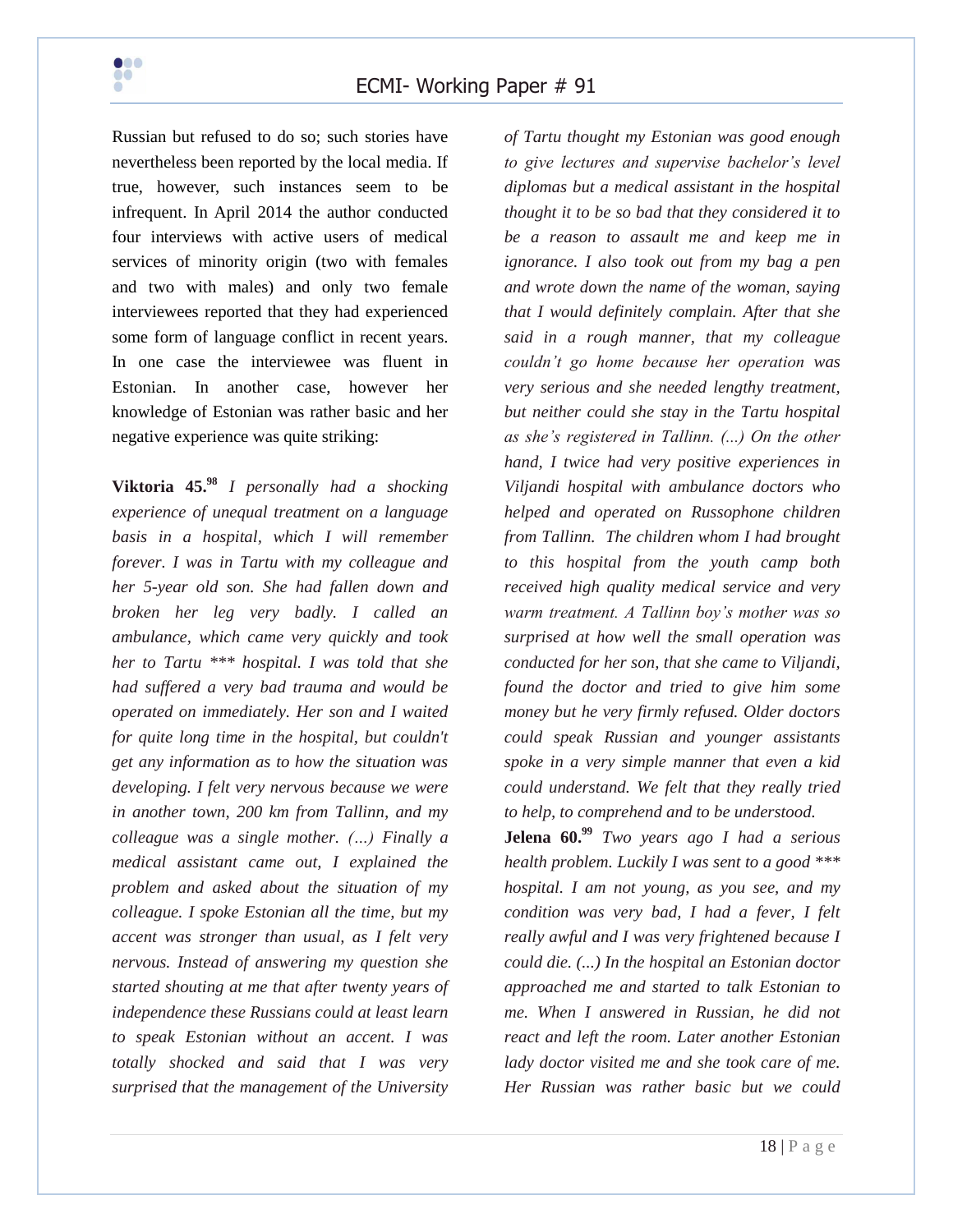

*communicate and she treated me very well. I am very grateful to her. Members of my family were able to talk to her in Estonian about my health problems in more detail. When I was in the hospital I was sent to do some medical tests. There was an older Estonian-speaking doctor. The nurse told me that he could speak Russian but he did not like patients who were not proficient in the State language. Actually, this doctor talked to me exclusively about my personal failure to learn Estonian. He didn't answer my question about my test results. The test was quite complicated. (...) There were several young doctors in the hospital who did not know even some basic Russian. They were not capable of talking to patients like me. Some of them were afraid of us because we were asking questions in our native language. They actually wrote their reports that were explained to us by other personnel. There were no communication problems with the nurses as most of them were Russians... My experience is rather mixed, then. I was treated very well in the hospital. The hospital was well equipped. I wasn't asked to pay money, officially or unofficially. The personnel were mostly nice to me. However, I don't think that a hospital is a proper place to lecture about language learning, especially when you are doing medical tests on an operating-table. I'm talking about this highly motivated old doctor. I was crying after visiting him. What can I say? I feel ashamed that I didn't speak better Estonian. However, when I was young both Estonian and Russian were used everywhere and there were no incentives to learn Estonian well. I still do not need it for work. Nowadays, I feel really lost because of my poor Estonian. Last year I talked to an ambulance doctor and she wasn't capable of*  *understanding even basic medical terminology. I had to use the internet to explain my disease. Therefore I always have a description of my health problems in Estonian next to my bed. Just in case. Younger Russians sometimes speak English to doctors, I saw it. However, I don't speak English.* 

In practice, language-related difficulties may also be encountered because all information notes accompanying medications are only required to be translated into Estonian. There is neither a mandatory nor a discretionary translation into Russian. The issue was discussed several times by the Tallinn city authorities since approximately one in four city inhabitants speaks little or no Estonian and predominantly belongs to the group of native speakers of Russian. There was a local project in the city of Tallinn that commissioned translations of information notes of the most widely used forty medicines for free distribution in city pharmacies. In early 2009, 36 city pharmacies participated in this project<sup>100</sup>. However, the practical outcome of the project is unknown.

In Estonia the issue of language use is highly politicised and relevant problems must be analysed in a broader social context. As Järve pointed out: 101

*[o]bservations of language situations in the Baltic states and particularly in Estonia and Latvia seem to indicate that the local majorities as well as the minorities perceive various threats to the future and functions of their languages. In order not to be engulfed in unnecessary struggles over language issues, these perceptions need to be carefully scrutinized in*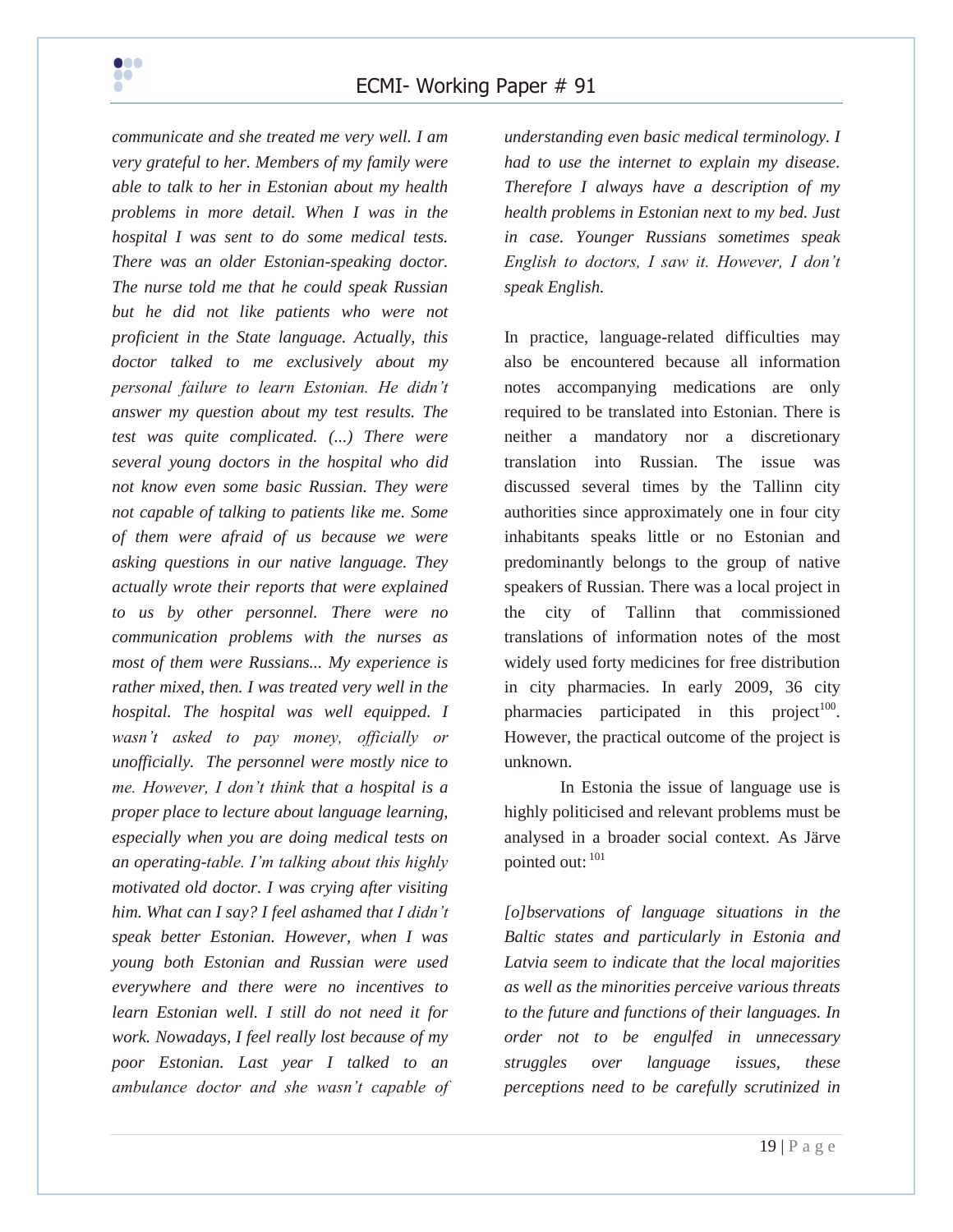

*the atmosphere of mutual respect and tolerance, facilitated by internal and international cooperation.*

## **IV. CONCLUSIONS**

In the terms of Esping-Andersen<sup>102</sup>, Estonia can be characterised as a liberal regime with rather modest social assistance provided from public funds to people in need. Indeed, in 2011 national social protection expenditure as a percentage of GDP was a mere 16.1% compared to the EU average of 29.1%; in the EU social protection expenditure was lower only in Latvia<sup>103</sup>. Furthermore, total health care expenditure in Estonia in 2010 was 6.3% of GDP, while the EU average was 9.8% and lower rates were observed only in Cyprus<sup>104</sup> and Romania<sup>105</sup>.

The underfunding of the health care system and a lack of comprehensive health policies both have consequences. According to the comprehensive analysis $^{106}$ ,

*[w]hen looking at the health status of the Estonian population, it is not hard to imagine that there would be a substantial cost attached to the country's significant health challenges. Judged by several standard health indicators, Estonia compares very unfavourably to most of the countries it has to compete with economically, both within and outside the European Union. The relative underperformance of Estonia is particularly marked in the case of male life expectancy. Comparison of Estonian age/gender specific mortality rates with neighbouring Finland reveals that Estonian men in prime working age, 25-65, experience up to three times higher mortality rates. Since the mid 1990s, the health behaviour of young people has deteriorated considerably. The cumulative* 

*effects of increasing rates of alcohol consumption, smoking and use of illicit drugs among teenagers suggest that the health of today's teenagers upon reaching adulthood could be even worse than that of today's adults. Moreover, the poorer health of adolescents may also have potential indirect economic effects via reduced learning capacity at school.*

Indeed, despite some recent improvements, the situation of national health care and widespread "bad" health-related habits are a challenge for all Estonian inhabitants.

Article 2 (1) of the International Covenant on Economic, Social and Cultural Rights presupposes a "progressive realization" of the right to health; $107$  the UN special rapporteur Hunt set out a human rights-based approach to health indicators, as a way of measuring and monitoring the realization of this principle.<sup>108</sup> The Estonian authorities are now implementing the National Health Plan 2009- 2020 (adopted in 2008, amended in 2012) which recognises among its *values* that the "creation of equal opportunities in terms of education, dwelling, employment, health and healthcare services, irrespective of sex, ethnic origin and social position, is a precondition for continued improvement of the health and quality of life of Estonian people"<sup>109</sup>. However, the specific needs of minorities are mentioned only once in the entire document – and even then in a paragraph on smoking in the section "Healthy Lifestyle"<sup>110</sup>.

As shown in Part II, nowadays there are no noticeable disparities in terms of the state of health or accessibility of the health care system for majority and minority groups; some underrepresentation of minorities may be primarily a result of their poorer socio-economic conditions. The minority's attitudes in some areas may serve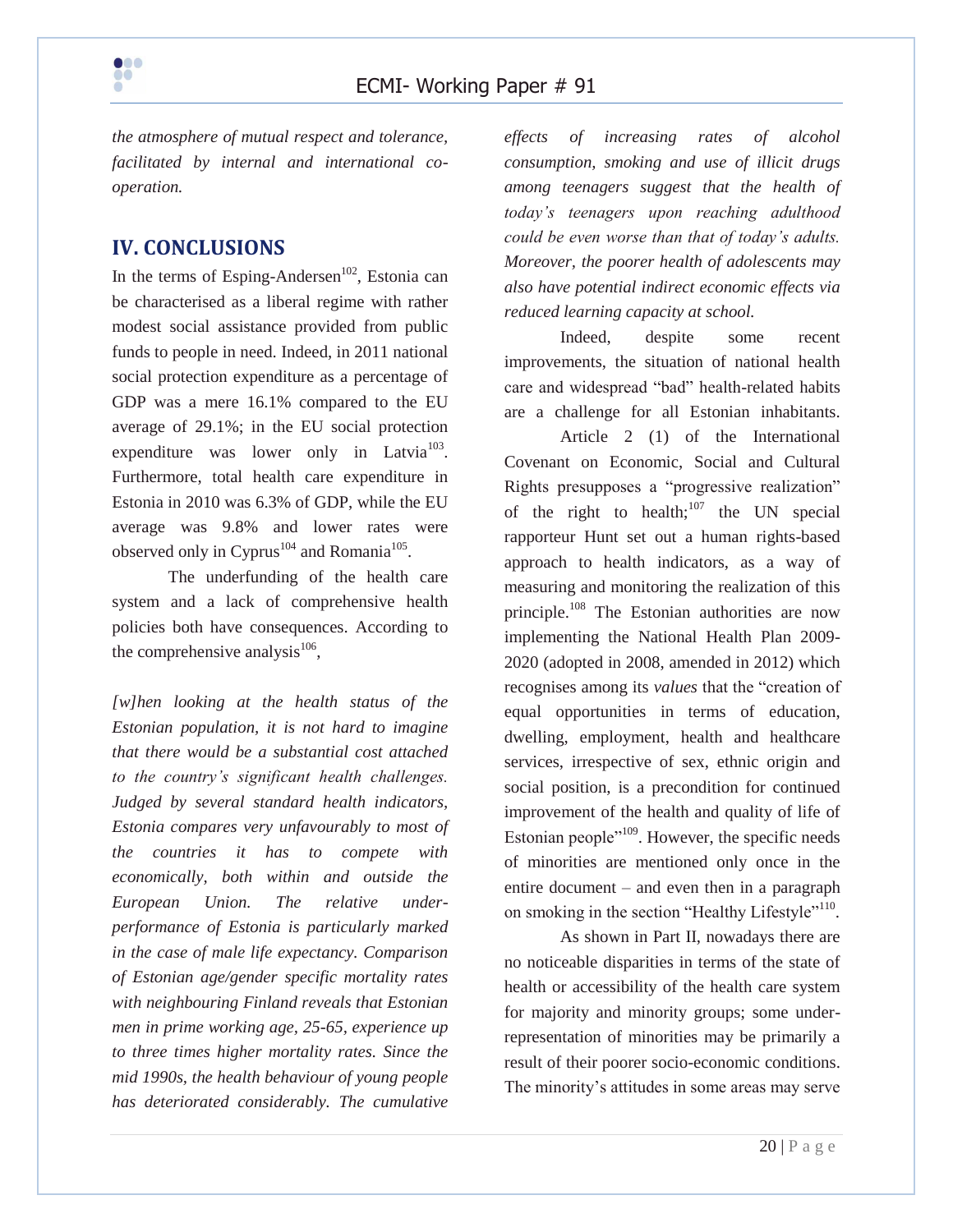as a model for the ethnic majority: it is striking that there is a far higher percentage of abstention from alcohol among Russian-speakers compared to ethnic Estonians, especially the young. Presently, minority representatives are well educated and entrenched in Estonia. While they face more socio-economic constraints, minorities tend to make greater use of (and criticise) various compensatory mechanisms, particularly in the sphere of health protection, than ethnic Estonians.

In spite of that, ethnic minorities clearly face more serious risks. Part I of the paper demonstrates that the menace of social expulsion (as defined above by the European Commission) is more acute for minority members due to higher rates of poverty, lack of important human capital (proficiency in Estonian), challenges of (perceived) discrimination and/or inequality. The situation of ethnic minorities on the labour market, lower income and more limited returns from education, a modest influence on political decision-making due to lack of citizenship and related frustration may diminish their social position and marginalise some segments of the minority population. In the grim social reality of Estonia, characterised by minimalist social protection, ethnic minority representatives have

a significantly higher risk of becoming homeless, trafficking victims, intravenous drug addicts or prison inmates with associated major (and often fatal) health problems, such as HIV. In practical terms, any official social inclusion initiative in Estonia should consider the ethnic factor as a priority.

Ethnic minorities often have specific problems in a health care system. In the Estonian context this essentially concerns the use of Russian in health services. This is the native language of almost 1/3 of all Estonian population and a considerable number of Russophones speak little or no Estonian. For historical reasons this problem has not yet reached a critical mass. A deliberate refusal to use Russian seems to be quite rare but, it any case, medical personnel should not prioritise the linguistic shortcomings of their patients over their effective care. It seems that the Estonian health care system will soon face the "language challenge" and a proactive solution will be necessary. If this problem is not addressed as a matter of policy, the language issue will have an adverse effect on access to health care by minority members, especially those belonging to the youngest and oldest age groups.

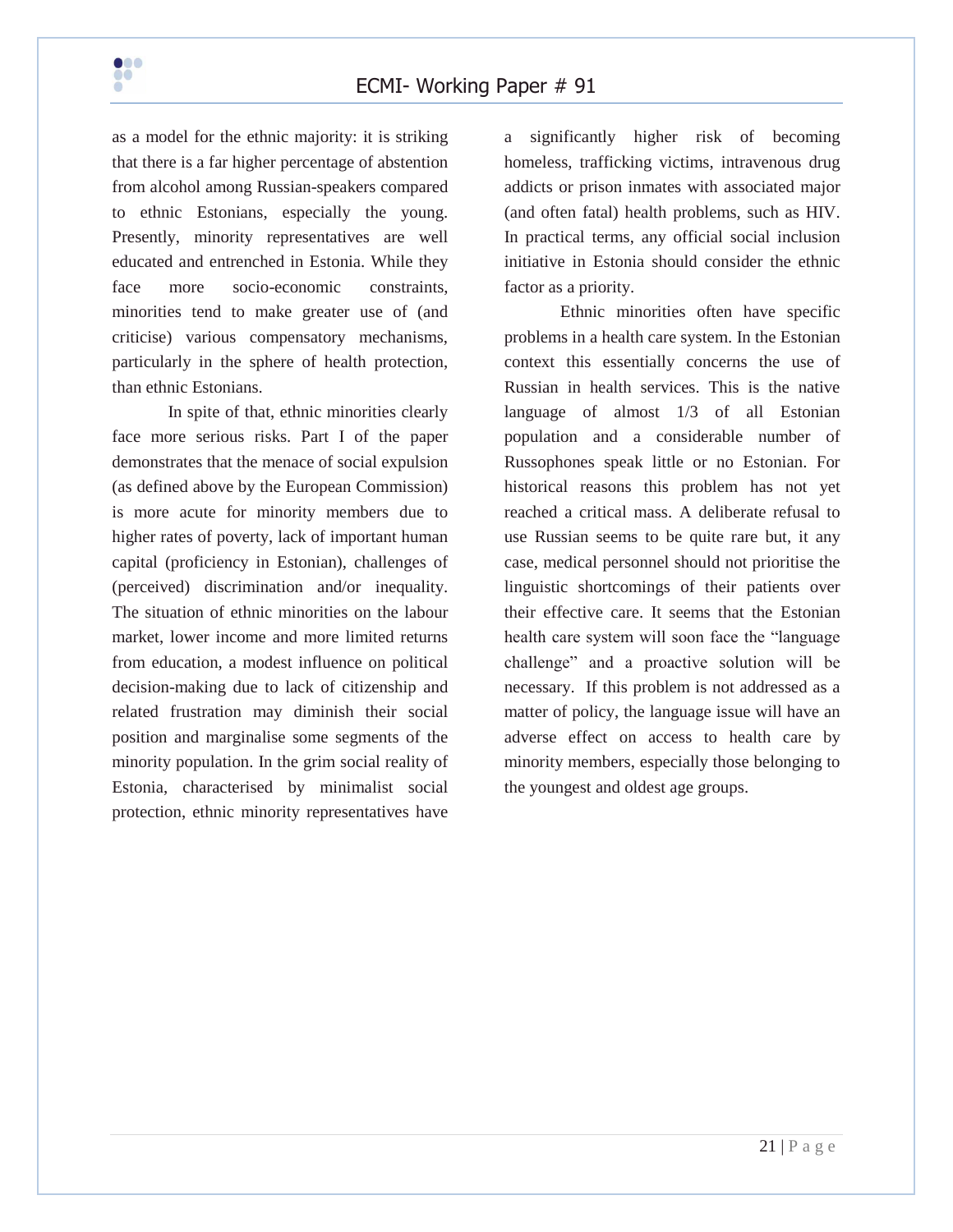

#### **Endnotes**

 $\bullet\bullet\bullet$  $\bullet\bullet$ 

1 Statistics Estonia, public database, at <http://pub.stat.ee>, table PO0453.

<sup>2</sup> UN Committee on Economic, Social and Cultural Rights, Substantive Issues Arising in the Implementation of the International Covenant on Economic, Social and Cultural Rights, General Comment No. 14 (2000), E/C.12/2000/4, 11 August 2000, section 12.

<sup>3</sup> Paul Downes, "Intravenous Drug Use and HIV in Estonia: Socio-Economic Integration and Development of Indicators Regarding the Rights to Health for its Russian-speaking population", 28 *Liverpool Law Review* (2007).

<sup>4</sup> European Commission, *Joint Report on Social Inclusion 2004,* (OOPEC, Luxembourg, 2004), 10.

<sup>5</sup> Ene-Margit Tiit, *Eesti rahvastik. Viis põlvkonda ja kümme loendust*, (Statistikaamet, Tallinn, 2011), 23.

6 Sergei Issakov, *Put' dlinnoyu v tysyachu let. Russkiye v Estonii. Istoriya kul'tury. Chast' I* (Ingri, Tallinn, 2008), 162, 206.

7 Sergei Issakov, *Russkoye natsional'noye men'shinstvo v Estonskoy Respublike (1918-1940)*, (ed.) (Kripta, Tartu, 2000), 197.

<sup>8</sup> Vadim Poleshchuk, "Changes in the Concept of National Cultural Autonomy in Estonia", in Ephraim Nimni, Alexander Osipov and David J. Smith (eds.), *The Challenge of Non-Territorial Autonomy Theory and Practice* (Peter Lang, Oxford, Bern, Berlin, Bruxelles, Frankfurt am Main, New York, Wien, 2013). <sup>9</sup> Tiit, *ibid*, 40.

<sup>10</sup> Kalev Katus, Alan Puur and Luule Sakkeus, "The Demographic Characteristic of National Minorities in Estonia", in Werner Haug, Paul Compton and Youssef Courbage (eds.), *The Demographic Characteristics of National Minorities in Certain European States*, Population Studies no. 31 (Council of Europe Publishing, Strasbourg, 2000). <sup>11</sup> Tiit, *ibid,* 52, 58.

<sup>12</sup> Priit Järve and Vadim Poleshchuk, "EUDO Citizenship Observatory Country Report: Estonia" (Robert Schuman Centre for Advanced Studies and Edinburgh University Law School, Florence, 2013), 4-5.

 $13$  Klara Hallik, "Rahvuspoliitilised seisukohad parteiprogrammides ja valimisplatvormides", in Mati Heidmets (ed.), *Vene küsimus ja Eesti valikud* (Tallinna Pedagoogikaülikool, Tallinn, 1998).

<sup>14</sup> Data of the Population Registry (April 2016), at  $\frac{\text{http://estonia.eu/about-estonia/society/citizenship.html>}}{14}$ .

<sup>15</sup> Outcomes of all elections are provided online by the National Electoral Committee, at  $\langle \frac{\text{http://www.vvk.ee>}}{\text{http://www.vvk.ee>}} \rangle$ .

<sup>16</sup> Statistics Estonia, public database, at <http://pub.stat.ee>, table PC0428.

<sup>17</sup> *Ibid*, tables PC0431, PC0437.

<sup>18</sup> Mikko Lagerspetz*, et al*., *Isiku tunnuste või sotsiaalse positsiooni tõttu aset leidev ebavõrdne kohtlemine: elanike hoiakud, kogemused ja teadlikkus*. *Uuringuraport* (Tallinn, 2007), 150-151.

 $19$  The survey was carried out in September 2005, by a standard representative sample for Tallinn by the company Saar Poll. Altogether 700 people were surveyed, including 375 ethnic non-Estonians.

<sup>20</sup> Vadim Poleshchuk and Aleksei Semjonov, "Interethnic Relations and Unequal Treatment", in *Estonia: Interethnic Relations and the Issue of Discrimination in Tallinn* (LICHR, Tallinn, 2006), 48.

<sup>21</sup> Marju Lauristin and Triin Vihalemm, "Summary" (Chapter "Quality of Life and Integration"), in *Estonian Human Development Report 2008* (Tallinn, 2009), 101.

 $^{22}$  The survey "Interethnic Relations in Estonia" was carried out in January 2016, by a standard representative sample for Estonia by the company Saar Poll. Altogether 619 people were surveyed. (Unpublished data on file with the author).

<sup>23</sup> Some negative trends within the minority population were only observed from late 1990s. Tiina Raitviir, *Rahvuste Tallinn. Statistilis-sotsioloogiline ülevaade* (Tallinn, 2009), 312-314.

<sup>24</sup> Allan Puur and Asta Põldma, "Population Ageing in Demographic View", 5 *Social Trends* (2010), at 23. <sup>25</sup> *Ibid*, at 26.

<sup>26</sup> Among the population aged 15-74. Statistics Estonia, public database, at <http://pub.stat.ee>, table ML3331.

<sup>27</sup> Closer analysis has however revealed serious problems with the realisation of the principle of equality and nondiscrimination in the context of official linguistic requirements in Estonia (Dimitry Kochenov, Vadim Poleshchuk and Aleksejs Dimitrovs, "Do Professional Linguistic Requirements Discriminate? – A Legal Analysis: Estonia and Latvia in the Spotlight", 10 *European Yearbook of Minority Issues* (2011), [2013]).

<sup>28</sup> Jelena Helemäe, "Sotsial'no-ekonomicheskie transformatsii v Estonii", in Vadim Poleshchuk and Valery Stepanov (eds.), *Etnicheskaya politika v stranakh Baltii* (Nauka, Moscow, 2013).

<sup>29</sup> *Riigi Teataja* (*Official State Journal*) I 1993, 63, 892.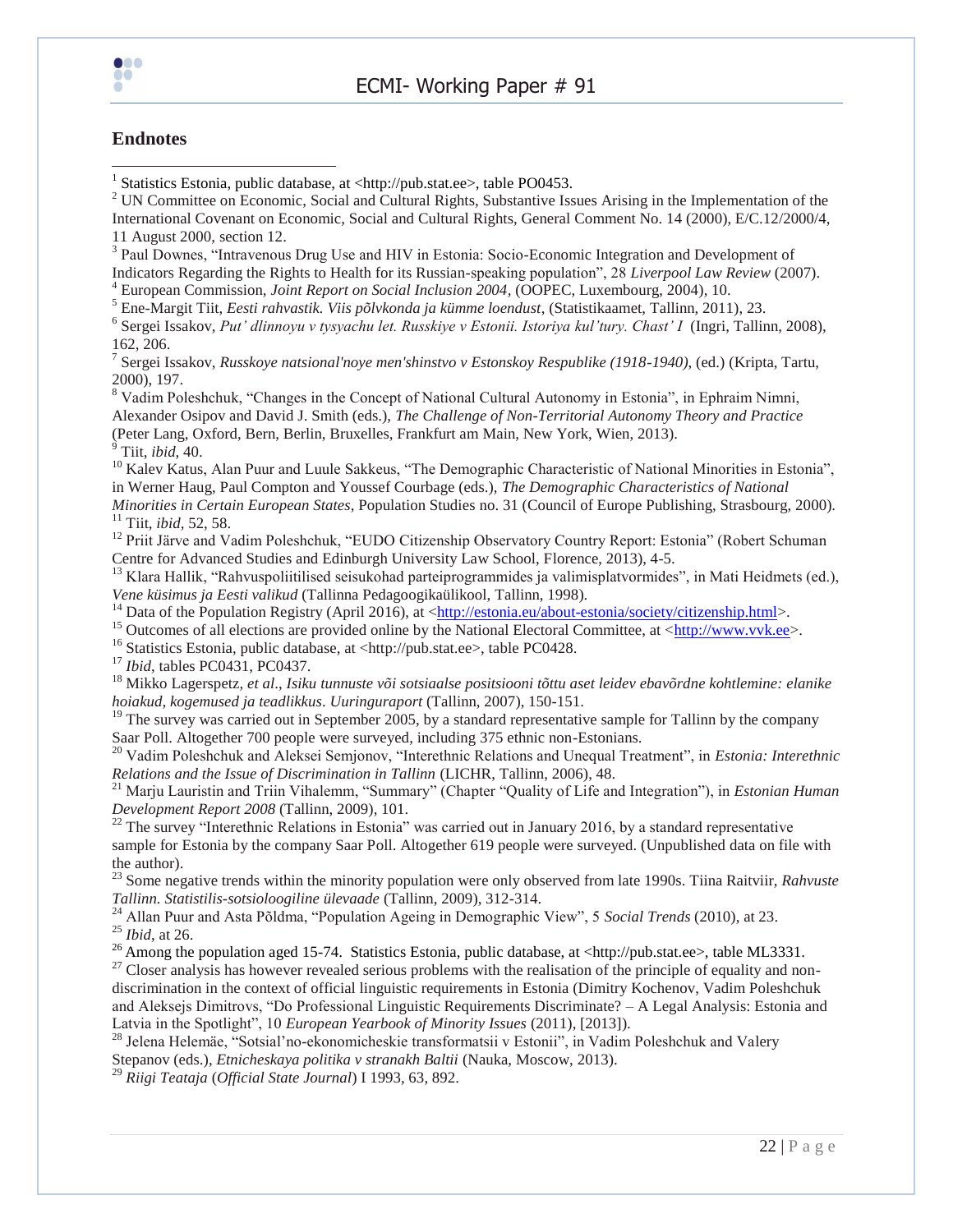



 $30$  Data of the Estonian Educational Database (EHIS) was provided by the Ministry of Education and Research; personal correspondence with the author of 31 January 2014 (on file).

<sup>31</sup> People aged 18-35 were surveyed from January 2007 to March 2008. Second-generation Russians were defined as those who a) consider themselves to be Russians (when asked the question "What is your ethnicity?" they responded, "Russian"); b) were born in Estonia; and c) had at least one parent who was born in Russia or another former Soviet Republic (but not in Estonia). 1,000 face-to-face interviews (488 with Estonian youths and 512 with Russian youths) were conducted in Tallinn and in two cities in Ida-Viru county (Kohtla-Järve and Jõhvi).

<sup>32</sup> Raivo Vetik and Jelena Helemäe, *The Russian Second Generation in Tallinn and Kohtla-Järve*, The TIES Study in Estonia (Amsterdam University Press, Amsterdam, 2011), 233.

 $33$  Author's calculations on the basis of data of the 2011 Population Census. Statistics Estonia, public database, at <http://pub.stat.ee>, table PC0303.

<sup>34</sup> The survey was commissioned by the Tallinn City Government and carried out in September - October 2013, by a standard representative sample for Estonia by the company Saar Poll. Altogether 1,000 people (aged 15-74) were surveyed, of which 31% were of ethnic minority origin. (Unpublished data on file with the author).

<sup>35</sup> Helena Metslang e*t al*., *Kakskeelne õpe vene õppekeelega koolis. Uuringu lõpparuanne* (Tallinna Ülikool, Eesti Keele ja Kultuuri Instituut, Tallinn, 2013).

<sup>36</sup> Paul Downes, *Living with Heroin, Identity, Social Exclusion and HIV among the Russian-speaking Minorities in Estonia and Latvia* (LICHR, Tallinn, 2003), 147.

<sup>37</sup> Imbi Henno and Signe Granström, *Ülevaade aineõpetajate ja koolijuhtide veebiküsitlusest "Uutest riiklikest õppekavadest lähtuv kooliõppekavade arendus ja rakendamine"* (Tallinn, 2012), 12.

<sup>38</sup> European Commission, EACEA, Eurydice, Cedefop, *Tackling Early Leaving from Education and Training in Europe: Strategies, Policies and Measures. Eurydice and Cedefop Report* (Publications Office of the European Union, Luxembourg, 2014), 24.

39 *"Üldharidussüsteemi arengukava aastateks 2007-2013" perioodiks 2011-2013* (2011), at 13.

<sup>40</sup> Statistics Estonia, public database, at <http://pub.stat.ee>, table IM16.

<sup>41</sup> *Ibid*, table IM04.

 $42$  At-risk-of-poverty threshold is 60% of the median equalised yearly disposable income of household members (*Ibid*, table HHS25).

 $43$  Absolute poverty rate is share of persons with an equalised yearly disposable income lower than estimated subsistence minimum (*Ibid*).

<sup>44</sup> *Ibid*.

<sup>45</sup> Kodutud Tallinnas, *Uuringu aruanne*, (Tallinna Sotsiaaltöö Keskuse, Tallinn, 2012), 17.

<sup>46</sup> Justiitsministeerium, "Kuritegevus Eestis 2013", *18 Kriminaalpoliitika uuringud* (Tallinn, 2014), at 59.

<sup>47</sup> Statistics Estonia, public database, at <http://pub.stat.ee>, table JUT52.

<sup>48</sup> Liliya Ivanchenko, "Trafficking in Persons in Estonia", in Paul Downes, *et al* (eds.), *Not One Victim More: Human Trafficking in the Baltic States* (Living for Tomorrow, Tallinn, 2008), 183.

<sup>49</sup> *Inimkaubandus ja prostitutsioon – kutse- ja keskkooliõpilaste perspektiiv*. *Uurimisaruanne* (Socio Uuringukeskus,

Sotsiaalministeerium, Tallinn, 2007), 7.

<sup>50</sup> Statistics Estonia, public database, at <http://pub.stat.ee>, table PC0622.

<sup>51</sup> *Ibid*, table PO0453.

<sup>52</sup> *Ibid*, table PO42.

<sup>53</sup> In 2014 people aged 60+ made up 23.6% of all ethnic Estonians; the average for all ethnic groups was 24.6% (*Ibid*, tables PO022, PO0221 and PO0222; calculations of the author).

<sup>54</sup> In 2014 Estonian women made up 71.3% of the 15-49 age group of women. (*Ibid*, tables PO108, PO0231,

PC0221; calculations of the author).

<sup>55</sup> *Ibid*, tables PO174 and PO175.

<sup>56</sup> The Estonian Health Interview Survey 2006 was the second large-scale survey undertaken on the health of the population in all Estonia. The target population of the 2006 study consisted of permanent residents aged 15–84. As a result, 11,023 people were selected from the initial sample by simple random sampling. While the crude nonresponse rate of the survey was 41.6%, the corrected non-response rate was 39.8%. This field work took place from October 2006 to October 2007.

<sup>57</sup> National Institute for Health Development, public database, at <http://www.tai.ee>, table ETU103.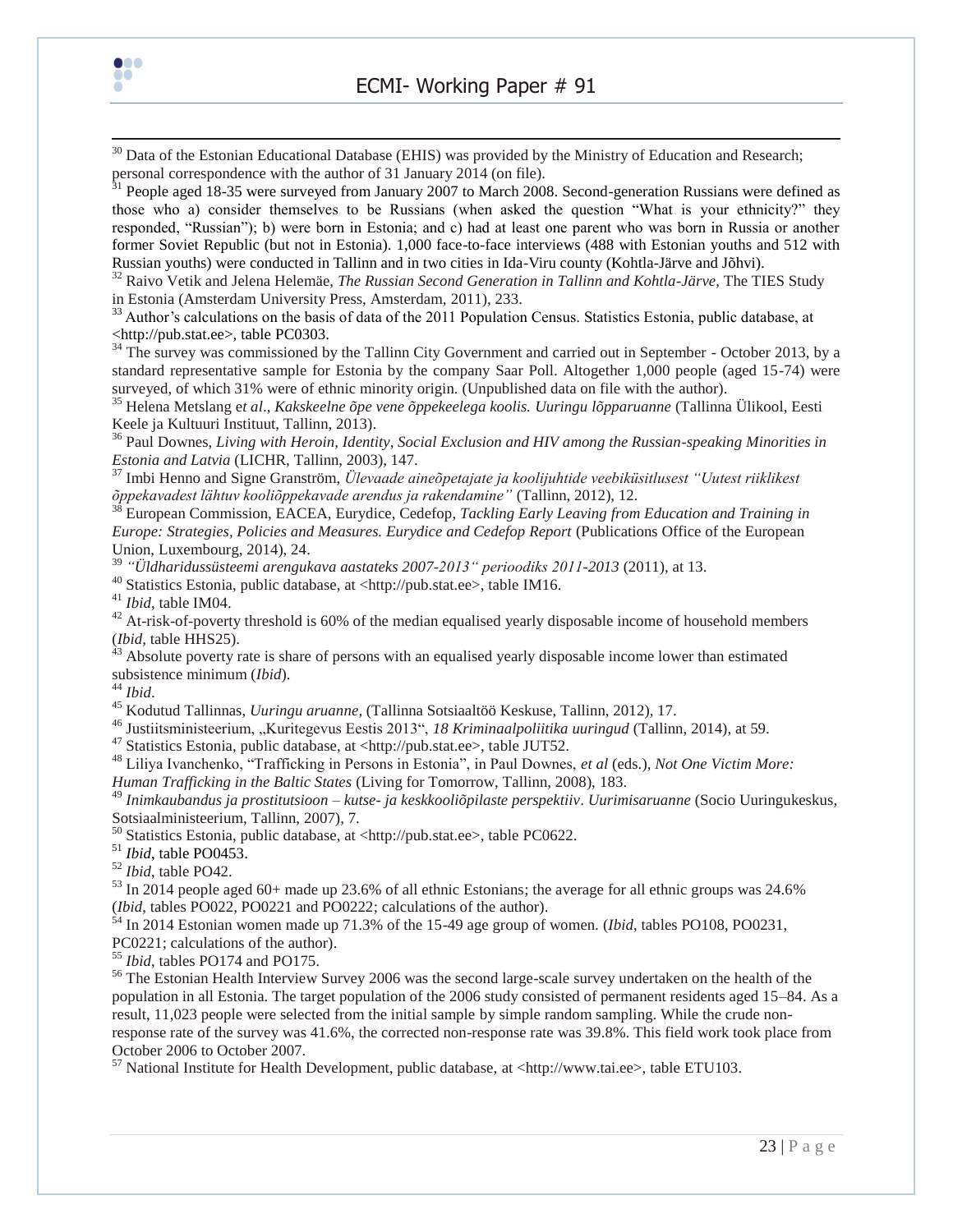

ECMI- Working Paper # 91

<sup>58</sup> The study "Health Behaviour among Estonian Adult Population" is conducted each even year dating back to 1990. The study used a stratified random sample from the Estonian population aged 16 to 64 and consisted of 5,000 individuals. The study is conducted as a postal questionnaire survey.

<sup>59</sup> National Institute for Health Development, public database, at

<http://pxweb.tai.ee/esf/pxweb2008/Database\_en/Surveys/databasetree.asp>, table TKU03.

<sup>60</sup> *Ibid,* table ETU313.

<sup>61</sup> *Ibid,* table ETU203.

<sup>62</sup> Statistics Estonia, public database, at <http://pub.stat.ee>, table PC0612.

<sup>63</sup> Mare Tekkel and Tatjana Veideman, *Eesti täiskasvanud rahvastiku tervisekäitumise uuring, 2014 = Health Behavior among Estonian Adult Population*, *2014* (Tervise Arengu Instituut, Tallinn, 2015), tables 20B and 21B. <sup>64</sup> *Ibid*, table 23B.

<sup>65</sup> *Ibid*, table 16B.

<sup>66</sup> *Ibid,* tables 40B, 44B, 45B, 46B, and 47B.

 $67$  National Institute for Health Development, public database, at <http://www.tai.ee>, table ETU713.

<sup>68</sup> Tekkel and Veideman, *ibid,* tables 76B1, 76B2, and 78B.

<sup>69</sup> *Ibid,* table 27B.

<sup>70</sup> National Institute for Health Development, public database, at <http://www.tai.ee>, table ETU923.

<sup>71</sup> Tekkel and Veideman, *ibid,* tables 25B3 and 61B.

<sup>72</sup> *Ibid,* table 70B.

<sup>73</sup> Mare Tekkel and Tatjana Veideman, *Eesti täiskasvanud rahvastiku tervisekäitumise uuring, 2012 = Health Behavior among Estonian Adult Population*, *2012* (Tervise Arengu Instituut, Tallinn, 2013), table 73B.

<sup>74</sup> REITOX, "2013 National Report (2012 data) to the EMCDDA by the REITOX National Drug Information Centre – Estonia. New Developments, Trends and In-depth Information on Selected Issues", 2013, Tallinn, 32-34.

<sup>75</sup> *Ibid*, 44-45.

<sup>76</sup> REITOX, "2006 National Report (2005 data) to the EMCDDA by the REITOX National Drug Information Centre – Estonia. New Developments, Trends and In-depth Information on Selected Issues", 2006, Tallinn, 33, 35.

<sup>77</sup> *Riikliku tervishoiuprogramm "HIV/AIDSi ennetamise riiklik programm aastateks 2002-2006"*, Ch. 2. Official publication: *Riigi Teataja Lisa* 2002, 13, 173.

 $\frac{78}{18}$  Some 26 individual interviews were conducted, including 19 interviews with drug users and seven interviews with key personnel (club managers, DJs, security staff). 16 interviews were conducted in Estonian and three in Russian. Only four of the interviewees were women.

<sup>79</sup> Peeter Vihma *et al*, *Uimastite tarvitamine ja sellega seotud riskikäitumine Tallinna ööklubisid külastavate noorte hulgas* (Tallinna Ülikool, Rahvusvaheliste ja Sotsiaaluuringute Instituut, Elustiilide Uurimiskeskus, Tallinn, 2010), 82.

<sup>80</sup> Kristi Rüütel *et al, HIV Epidemic in Estonia: Analysis of Strategic Information: Case Study* (World Health Organization, Regional Office for Europe, Copenhagen, 2011).

81 Information provided by Estonian Health Board, at [<http://www.terviseamet.ee/en/cdc/hiv-infections-in-estonia-](http://www.terviseamet.ee/en/cdc/hiv-infections-in-estonia-1988-2008.html)[1988-2008.html>](http://www.terviseamet.ee/en/cdc/hiv-infections-in-estonia-1988-2008.html).

<sup>82</sup> *HIV nakkuse ja kaasuvate infektsioonide epidemioloogiline olukord Eestis, 1988–2013* (Tervise Arengu Instituut, Terviseamet, 2014), 1, 3.

<sup>83</sup> Data provided by the Estonian Health Board; personal communication of 22 April 2014 (on file with the author).

<sup>84</sup> The survey was conducted between February and May 2003. Of the returned questionnaires 2,433 (or 41% of all questionnaires sent by mail) were suitable for analysis.

<sup>85</sup> Liilia Lõhmus, Aire Trummal and Maarike Harro, *Knowledge, Attitudes and Behaviour Related to HIV/AIDS among Estonian Youth* (National Institute for Health Development, Tallinn, 2003), 40.

<sup>86</sup> Mare Tekkel and Tatjana Veideman, *Eesti täiskasvanud rahvastiku tervisekäitumise uuring, 2014 = Health* 

*Behavior among Estonian Adult Population*, *2014* (Tervise Arengu Instituut, Tallinn, 2015)*,* table 34B.

<sup>87</sup> Tiina Raitviir, *Rahvuste Tallinn. Statistilis-sotsioloogiline ülevaade*, (Tallinn, 2009), 207-209.

<sup>88</sup> *Ibid*, 214.

<sup>89</sup> *Ibid,* 212-213.

<sup>90</sup> Mare Tekkel and Tatjana Veideman, *Eesti täiskasvanud rahvastiku tervisekäitumise uuring, 2012 = Health Behavior among Estonian Adult Population*, *2012* (Tervise Arengu Instituut, Tallinn, 2013), table 15B.

<sup>91</sup> Mare Tekkel and Tatjana Veideman, *Eesti täiskasvanud rahvastiku tervisekäitumise uuring, 2014 = Health Behavior among Estonian Adult Population*, *2014* (Tervise Arengu Instituut, Tallinn, 2015)*,* table 13B.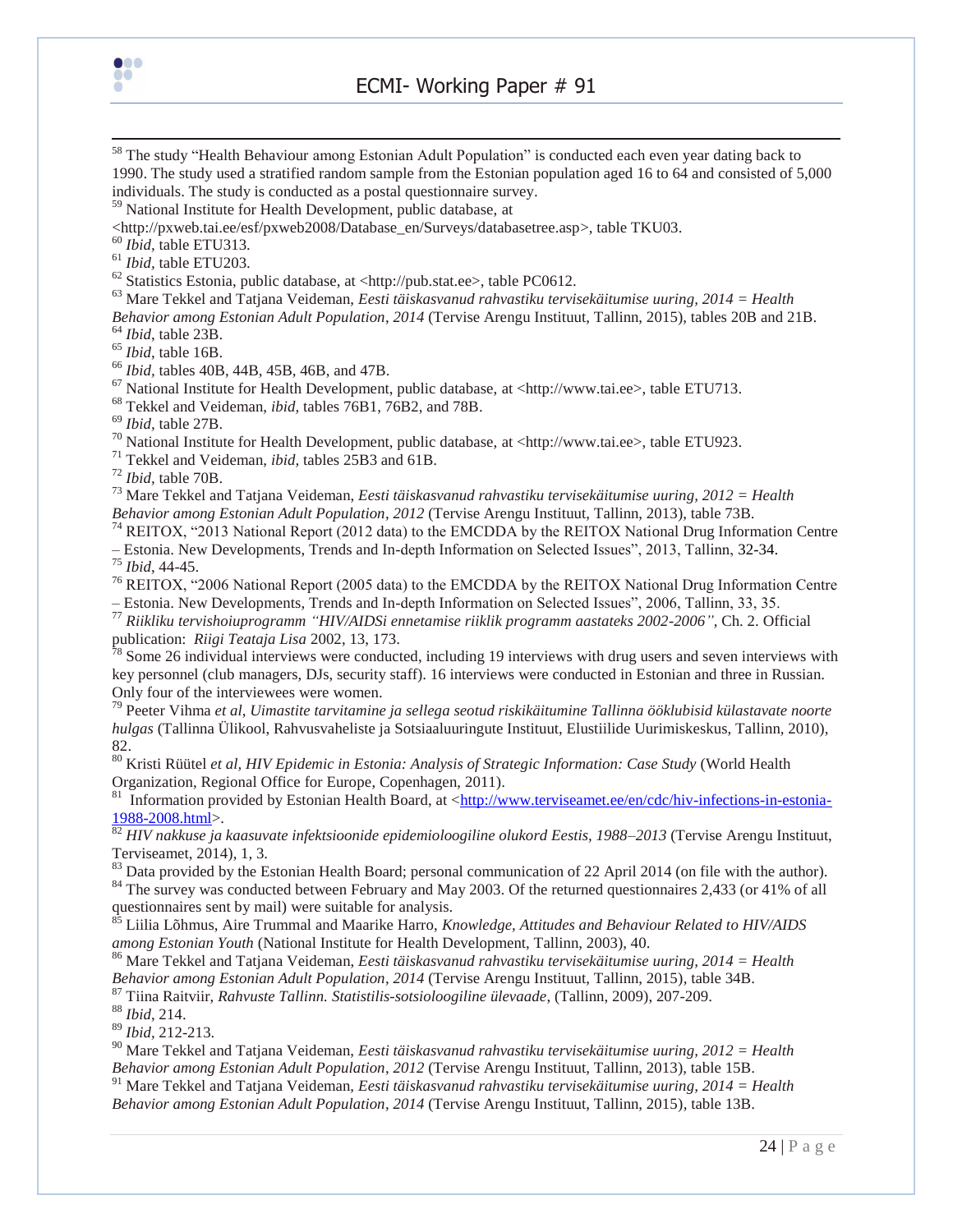

<sup>92</sup> *Ibid,* tables 37B1, 37B2, 37B3, 37B4, and 37B6.

94 Statistics Estonia, public database, at <http://pub.stat.ee>, Table PH54.

<sup>95</sup> TNS Emor, *Eesti elanike hinnangud tervisele ja arstiabile 2015*, at [<https://www.sm.ee/sites/default/files/content](https://www.sm.ee/sites/default/files/content-editors/Uudised_pressiinfo/arstiabi_uuringu_aruanne_2015_tnsemor_16122015.pdf)[editors/Uudised\\_pressiinfo/arstiabi\\_uuringu\\_aruanne\\_2015\\_tnsemor\\_16122015.pdf>](https://www.sm.ee/sites/default/files/content-editors/Uudised_pressiinfo/arstiabi_uuringu_aruanne_2015_tnsemor_16122015.pdf), 10, 12. The study was carried out in October - November 2015, by a standard representative sample for Estonia by the company TNS Emor. Altogether 1,669 people were surveyed.

<sup>96</sup> The focus group was conducted by Dr. Valeria Jakobson (University of Tartu).

<sup>97</sup> Saar Poll, *Elanike hinnangud tervisele ja arstiabile 2013* (Saar Poll, Tallinn, 2013), 10.

<sup>98</sup> Interview conducted on 16 April 2014 in Tallinn; the identity of the interviewee has been changed.

<sup>99</sup> Interview was conducted on 21 April 2014 in Tallinn; the identity of the interviewee has been changed.

<sup>100</sup> "Ravimiinfo nüüd ka vene keeles", *Pealinn* (newspaper), 12 January 2009.

<sup>101</sup> Priit Järve, "Two Waves of Language Laws in the Baltic States: Changes of Rationale?" 33 *Journal of Baltic Studies* (2002), at 106.

<sup>102</sup> Gosta Esping-Andersen, *Three Worlds of Welfare Capitalism* (Princeton University Press, 1990).

<sup>103</sup> Eurostat, *Eurostat news release no. 174/2013, "Social protection. EU28 spent 29.1% of GDP on social protection in 2011"*, 21 November 2013.

<sup>104</sup> The data for Cyprus covered 2008.

<sup>105</sup> National Institute for Health Development of Estonia, The Centre for Disease Prevention and Control of Latvia, Health Information Centre, Institute of Hygiene, Lithuania, *Health in the Baltic Countries 2011* (20th ed. 2013), 35. <sup>106</sup> World Health Organization Regional Office for Europe, Ministry of Social Affairs, *The Economic Consequences of Ill-health in Estonia* (PRAXIS Center for Policy Studies, Tallinn, 2006), 5.

<sup>107</sup> "Each State Party to the present Covenant undertakes to take steps, individually and through international assistance and co-operation, especially economic and technical, to the maximum of its available resources, with a view to *achieving progressively the full realization of the rights* recognized in the present Covenant by all appropriate means, including particularly the adoption of legislative measures". International Covenant on Economic, Social and Cultural Rights, Article 2 (1). Emphasis added.

<sup>108</sup> See e.g. Paul Hunt, *Report of the Special Rapporteur on the right of everyone to the enjoyment of the highest attainable standard of physical and mental health*, UN, E/CN.4/2006/48, 3 March 2006.

<sup>109</sup> *Rahvastiku tervise arengukava 2009–2020*, (2008; täiendatud 2012), 6.

<sup>110</sup> *Ibid*, 45.

<sup>93</sup> *Ibid,* tables 26B1, 26B2.